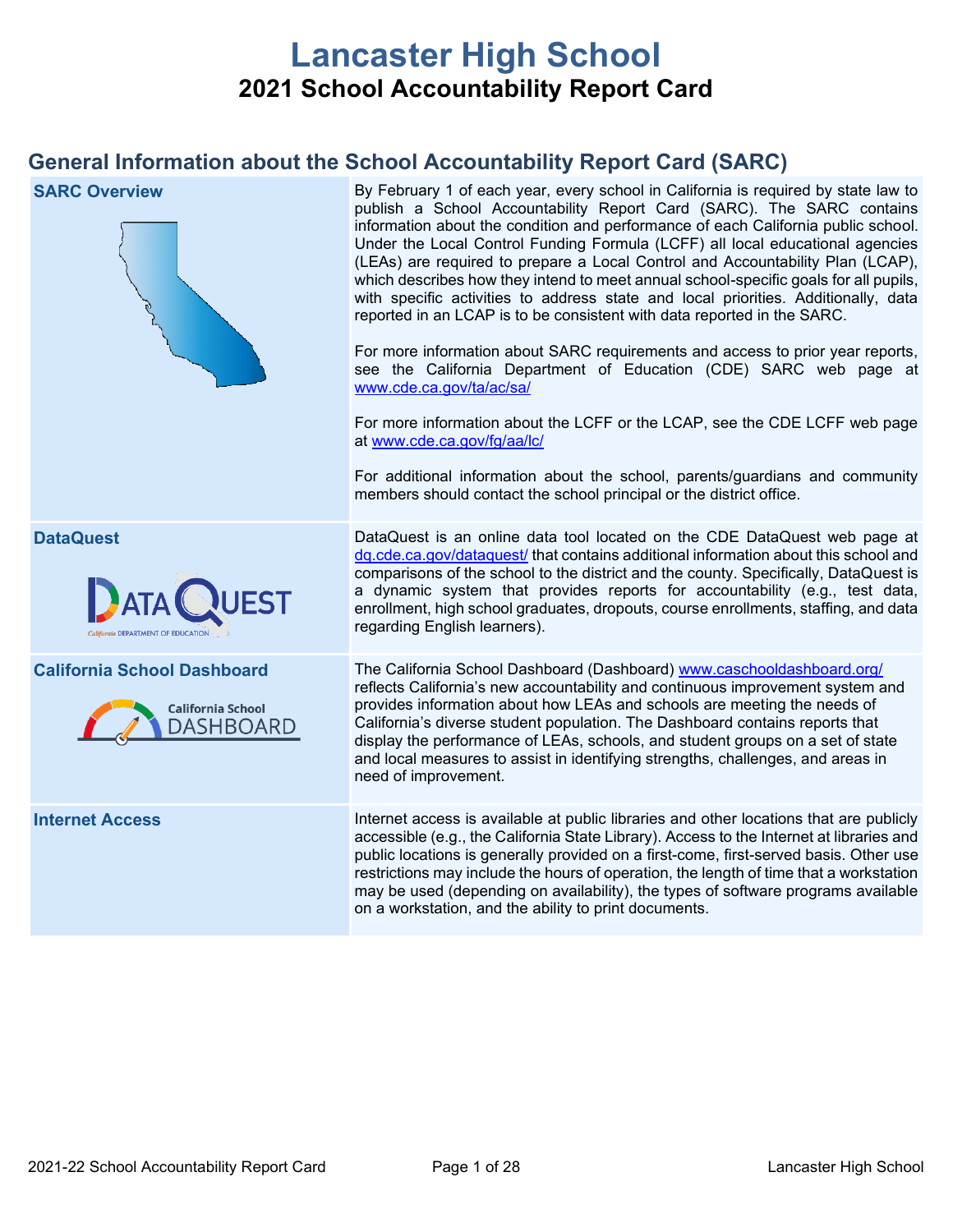### **2021-22 School Contact Information**

| <b>School Name</b>                       | Lancaster High School       |  |  |
|------------------------------------------|-----------------------------|--|--|
| <b>Street</b>                            | 44701 32nd St. West         |  |  |
| City, State, Zip                         | Lancaster, CA 93536         |  |  |
| <b>Phone Number</b>                      | (661) 726-7649              |  |  |
| <b>Principal</b>                         | Dr. Kristen Tepper          |  |  |
| <b>Email Address</b>                     | ktepper@avhsd.org           |  |  |
| <b>School Website</b>                    | https://www.lancasterhs.org |  |  |
| <b>County-District-School (CDS) Code</b> | 19 64246 1995844            |  |  |

| <b>2021-22 District Contact Information</b> |                                            |  |  |  |
|---------------------------------------------|--------------------------------------------|--|--|--|
| <b>District Name</b>                        | Antelope Valley Union High School District |  |  |  |
| <b>Phone Number</b>                         | 661-948-7655                               |  |  |  |
| Superintendent                              | <b>Greg Nehen</b>                          |  |  |  |
| <b>Email Address</b>                        | gnehen@avhsd.org                           |  |  |  |
| <b>District Website Address</b>             | www.avdistrict.org                         |  |  |  |

### **2021-22 School Overview**

This School Accountability Report Card is designed to give a snapshot of the school and its programs. It gives an indication of our efforts to offer quality educational experiences for all students. The mission of Lancaster High School is to prepare our students for college and careers through providing a safe and supportive culture that fosters creativity, collaboration, communication, and social responsibility.

Several academic programs are available at LnHS, including Air Force Junior Reserve Officer Training Corps (AFROTC), a Project Lead the Way (PLTW) BioMedical program, Advancement Via Individual Determination (AVID), Multimedia and Engineering Academy, and our Computer Science Pathway. Our Graduate Student Profile guides our work with students each step of the way. Students will become bold innovators who explore multiple creative and technological possibilities and persevere through challenges. Students will become skilled collaborators through working with diverse groups to achieve a shared goal. They will become dynamic communicators through clearly expressing and defending ideas using evidence. Lastly, they will become global and productive citizens through using cultural awareness when working towards solutions.

Lancaster High School provides opportunities for students to participate in multiple types of online supports for students. The Princeton Review, Khan Academy, and PSAT prep programs, as well as access to their College Board accounts, are available for students to access at all times. Students may access the programs from school or at home. In addition, the Comprehensive Guidance Plan provides six yearly parent nights for all students to attend where college information is presented and questions are answered. The Curriculum provided for students at Lancaster High School meets all State and local guidelines. An emphasis is placed on aligning the curriculum and instruction with the Common Core State Standards and the Graduate Student Profile. Rigorous and relevant instruction continues to provide students with fundamental skills and extended learning opportunities. Students participate in the learning process by working in teams to problem-solve, taking responsibility for much of their own learning through active participation, discovery, investigation, research, and communication skills. At the same time, students prepare for assessments used by the State to determine a level of academic achievement.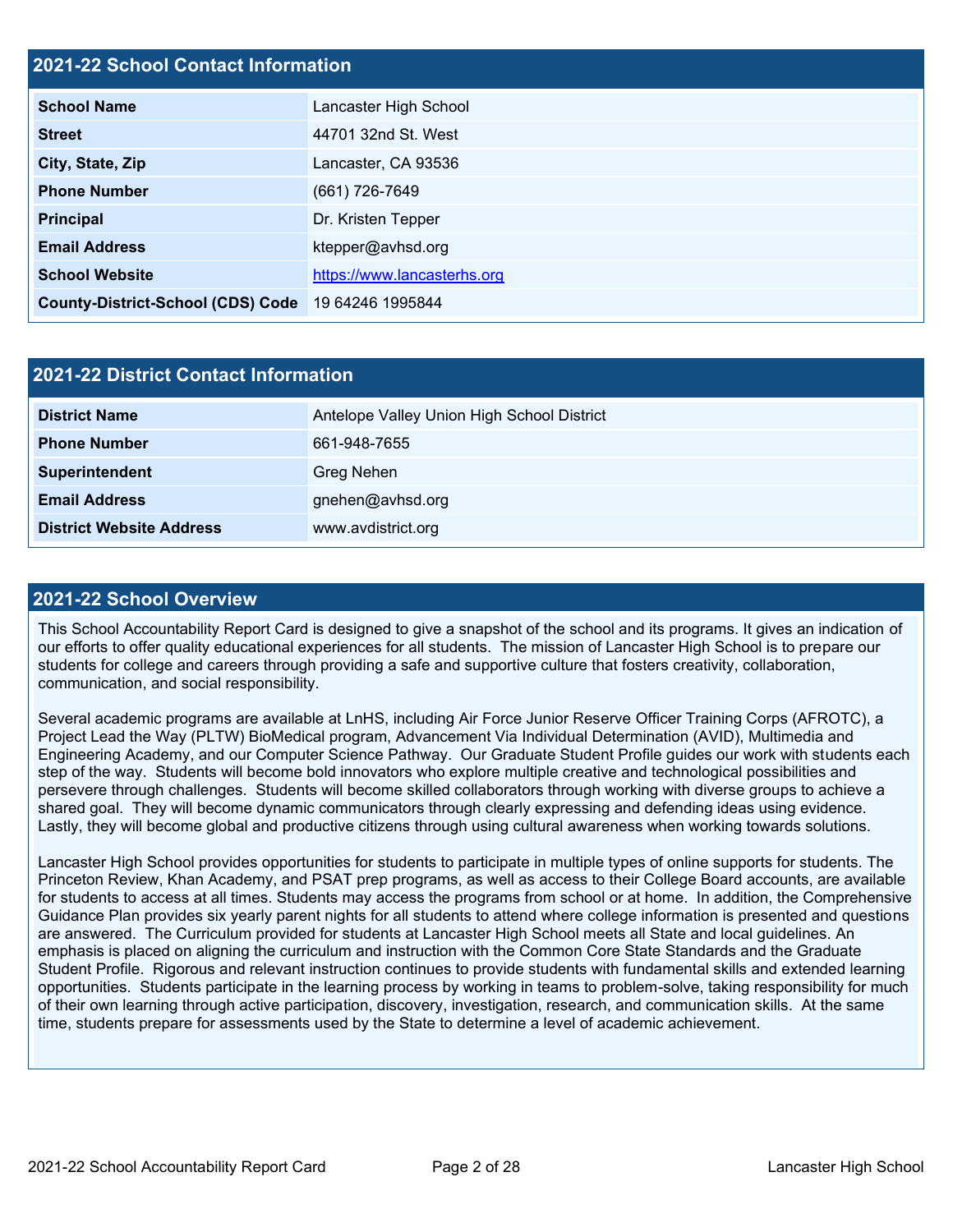# **About this School**

| 2020-21 Student Enrollment by Grade Level |                           |  |  |  |  |
|-------------------------------------------|---------------------------|--|--|--|--|
| <b>Grade Level</b>                        | <b>Number of Students</b> |  |  |  |  |
| Grade 9                                   | 753                       |  |  |  |  |
| Grade 10                                  | 646                       |  |  |  |  |
| Grade 11                                  | 670                       |  |  |  |  |
| Grade 12                                  | 577                       |  |  |  |  |
| <b>Total Enrollment</b>                   | 2,646                     |  |  |  |  |

### **2020-21 Student Enrollment by Student Group**

| <b>Student Group</b>                   | <b>Percent of Total Enrollment</b> |
|----------------------------------------|------------------------------------|
| American Indian or Alaska Native       | 0.3                                |
| <b>Asian</b>                           | 1.1                                |
| <b>Black or African American</b>       | 22                                 |
| <b>Filipino</b>                        | 3.6                                |
| <b>Hispanic or Latino</b>              | 52.2                               |
| Native Hawaiian or Pacific Islander    | 0.2                                |
| <b>Two or More Races</b>               | 5.9                                |
| <b>White</b>                           | 14.7                               |
| <b>English Learners</b>                | 5.6                                |
| <b>Foster Youth</b>                    | 2.2                                |
| <b>Homeless</b>                        | 0.6                                |
| <b>Socioeconomically Disadvantaged</b> | 63.7                               |
| <b>Students with Disabilities</b>      | 15.5                               |

# **A. Conditions of Learning State Priority: Basic**

The SARC provides the following information relevant to the State priority: Basic (Priority 1):

- Degree to which teachers are appropriately assigned and fully credentialed in the subject area and for the pupils they are teaching;
- Pupils have access to standards-aligned instructional materials; and
- School facilities are maintained in good repair

Note: For more information refer to the Updated Teacher Equity Definitions web page at<https://www.cde.ca.gov/pd/ee/teacherequitydefinitions.asp>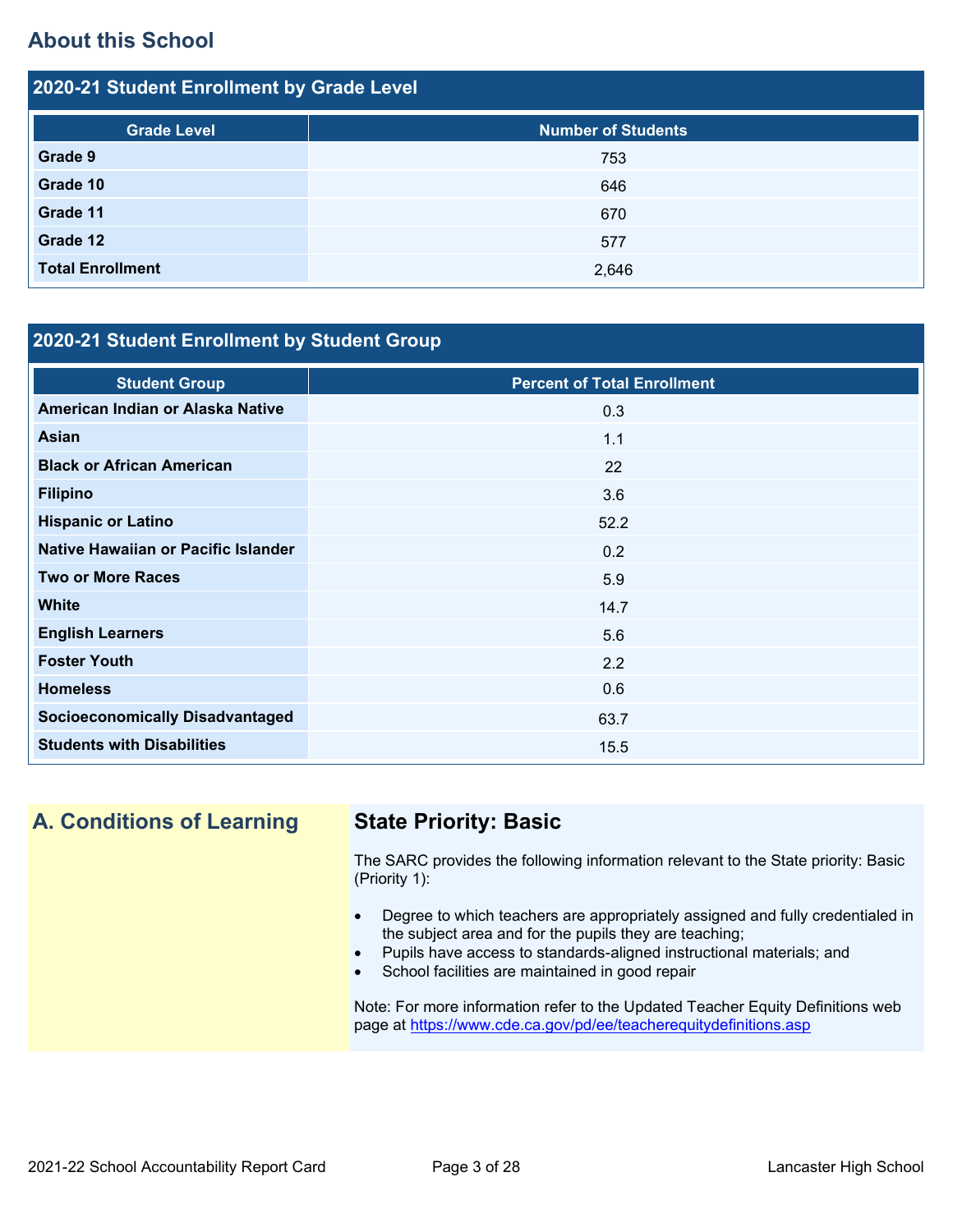| 2019-20 Teacher Preparation and Placement                                                       |         |  |  |
|-------------------------------------------------------------------------------------------------|---------|--|--|
| <b>Authorization/Assignment</b>                                                                 | 2019-20 |  |  |
| Fully (Preliminary or Clear) Credentialed for Subject and Student Placement (properly assigned) |         |  |  |
| <b>Intern Credential Holders Properly Assigned</b>                                              |         |  |  |
| Teachers Without Credentials and Misassignments ("ineffective" under ESSA)                      |         |  |  |
| Credentialed Teachers Assigned Out-of-Field ("out-of-field" under ESSA)                         |         |  |  |
| <b>Unknown</b>                                                                                  |         |  |  |
| <b>Total Teaching Positions</b>                                                                 |         |  |  |
|                                                                                                 |         |  |  |

Note: The data in this table is based on Full Time Equivalent (FTE) status. One FTE equals one staff member working full time; one FTE could also represent two staff members who each work 50 percent of full time. Additionally, an assignment is defined as a position that an educator is assigned to based on setting, subject, and grade level. An authorization is defined as the services that an educator is authorized to provide to students.

# **2019-20 Teachers Without Credentials and Misassignments (considered "ineffective" under ESSA) Authorization/Assignment 2019-20 Permits and Waivers Misassignments Vacant Positions Total Teachers Without Credentials and Misassignments**

# **2019-20 Credentialed Teachers Assigned Out-of-Field (considered "out-of-field" under ESSA)**

| <b>Indicator</b>                                              | 2019-20 |  |  |
|---------------------------------------------------------------|---------|--|--|
| <b>Credentialed Teachers Authorized on a Permit or Waiver</b> |         |  |  |
| <b>Local Assignment Options</b>                               |         |  |  |
| <b>Total Out-of-Field Teachers</b>                            |         |  |  |

### **2019-20 Class Assignments**

| <b>Indicator</b>                                                                                                                              | 2019-20 |
|-----------------------------------------------------------------------------------------------------------------------------------------------|---------|
| <b>Misassignments for English Learners</b><br>(a percentage of all the classes with English learners taught by teachers that are misassigned) |         |
| No credential, permit or authorization to teach                                                                                               |         |
| (a percentage of all the classes taught by teachers with no record of an authorization to teach)                                              |         |

| 2021-22 Quality, Currency, Availability of Textbooks and Other Instructional Materials |  |  |  |  |  |
|----------------------------------------------------------------------------------------|--|--|--|--|--|
| Year and month in which the data were collected<br>December 2021                       |  |  |  |  |  |
|                                                                                        |  |  |  |  |  |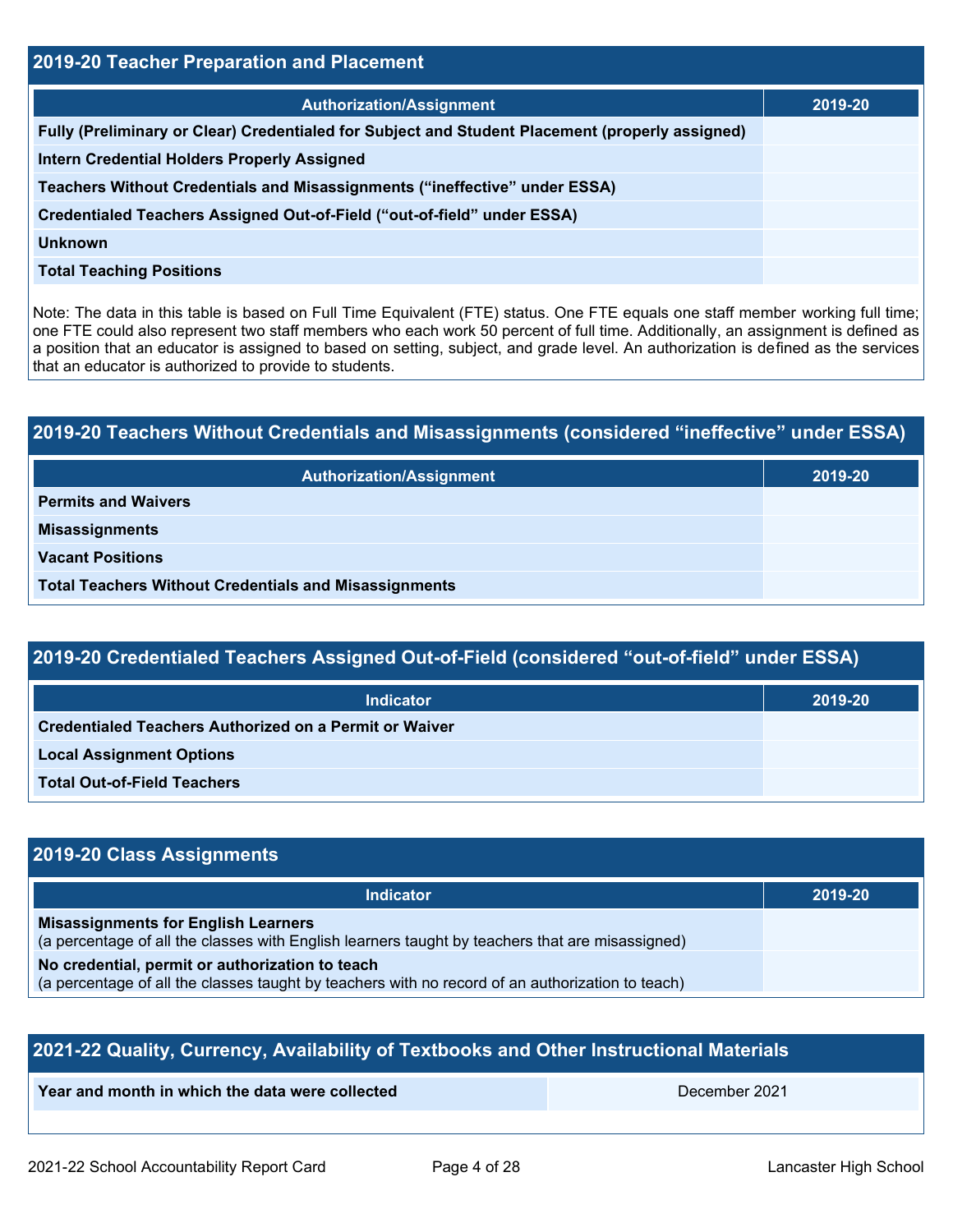| <b>Subject</b>                                         | Textbooks and Other Instructional Materials/year of<br><b>Adoption</b>                                                                                                                                                                                                                                                                                                                                                                                                                                                                                                                                                                                                                         | <b>From</b><br><b>Most</b><br><b>Recent</b><br><b>Adoption</b> | <b>Percent</b><br><b>Students</b><br><b>Lacking Own</b><br><b>Assigned</b><br><b>Copy</b> |
|--------------------------------------------------------|------------------------------------------------------------------------------------------------------------------------------------------------------------------------------------------------------------------------------------------------------------------------------------------------------------------------------------------------------------------------------------------------------------------------------------------------------------------------------------------------------------------------------------------------------------------------------------------------------------------------------------------------------------------------------------------------|----------------------------------------------------------------|-------------------------------------------------------------------------------------------|
| <b>Reading/Language Arts</b>                           | SpringBoard California English Language Arts Grade 9<br>Student Edition/2017<br>SpringBoard California English Language Arts Grade 10<br>Student Edition/2017<br>SpringBoard California English Language Arts Grade 11<br>Student Edition/2017<br>SpringBoard California English Language Arts Grade 12<br>Student Edition/2017<br>SpringBoard California English Language Development<br>Grade 9 Student Edition/2017<br>SpringBoard California English Language Development<br>Grade 10 Student Edition/2017<br>SpringBoard California English Language Development<br>Grade 11 Student Edition/2017<br>SpringBoard California English Language Development<br>Grade 12 Student Edition/2017 | Yes                                                            | 0%                                                                                        |
| <b>Mathematics</b>                                     | Houghton Mifflin Harcourt Big Ideas Algebra/2016<br>Houghton Mifflin Harcourt Big Ideas Geometry/2016<br>Houghton Mifflin Harcourt Big Ideas Algebra 2/2016<br>Algebra & Trigonometry: Structure and Method-Book 2/2002<br>Trigonometry<br>Calculus: A New Horizon / 2008                                                                                                                                                                                                                                                                                                                                                                                                                      | Yes                                                            | 0%                                                                                        |
| <b>Science</b>                                         | World of Chemistry / 2002<br>Earth Science: Geology, the Environment, and the Universe /<br>2003<br>Biology / 2002<br>Physics: Principles and Problems / 2002                                                                                                                                                                                                                                                                                                                                                                                                                                                                                                                                  | Yes                                                            | 0%                                                                                        |
| <b>History-Social Science</b>                          | Economics: Principles of Economics & Principles of American<br>Democracy/2019<br>Civics: Principles of American Democracy/2019<br>World History: Democracy/World History, Culture, &<br>Geography: The Modern World/2019<br>US History: United States History & Geography: Continuity &<br>Change/2019                                                                                                                                                                                                                                                                                                                                                                                         | Yes                                                            | 0%                                                                                        |
| <b>Foreign Language</b>                                | French/ EntreCultures Levels 1, 2, and 3 / 2020<br>Spanish / ¡Avancemos! 1 / 2008<br>Spanish / ¡Avancemos! 2 / 2008<br>Spanish / ¡Avancemos! 3 / 2008                                                                                                                                                                                                                                                                                                                                                                                                                                                                                                                                          | Yes                                                            | 0%                                                                                        |
| <b>Health</b>                                          | Glencoe Health: A Guide to Wellness / 2001                                                                                                                                                                                                                                                                                                                                                                                                                                                                                                                                                                                                                                                     | Yes                                                            | 0%                                                                                        |
| <b>Visual and Performing Arts</b>                      | Instrumental: Essential Elements / 2000<br>Music First / 2000<br>Exploring Photography / 2000<br>The Photographic Eye / 2000<br>Theatre: Art in Action / 2000<br><b>Music / 2000</b><br>Symphonic Band Technique / 2000                                                                                                                                                                                                                                                                                                                                                                                                                                                                        | Yes                                                            | 0%                                                                                        |
| <b>Science Laboratory Equipment</b><br>$(grades 9-12)$ | All labs are fully equipped with the appropriate materials                                                                                                                                                                                                                                                                                                                                                                                                                                                                                                                                                                                                                                     | Yes                                                            | 0%                                                                                        |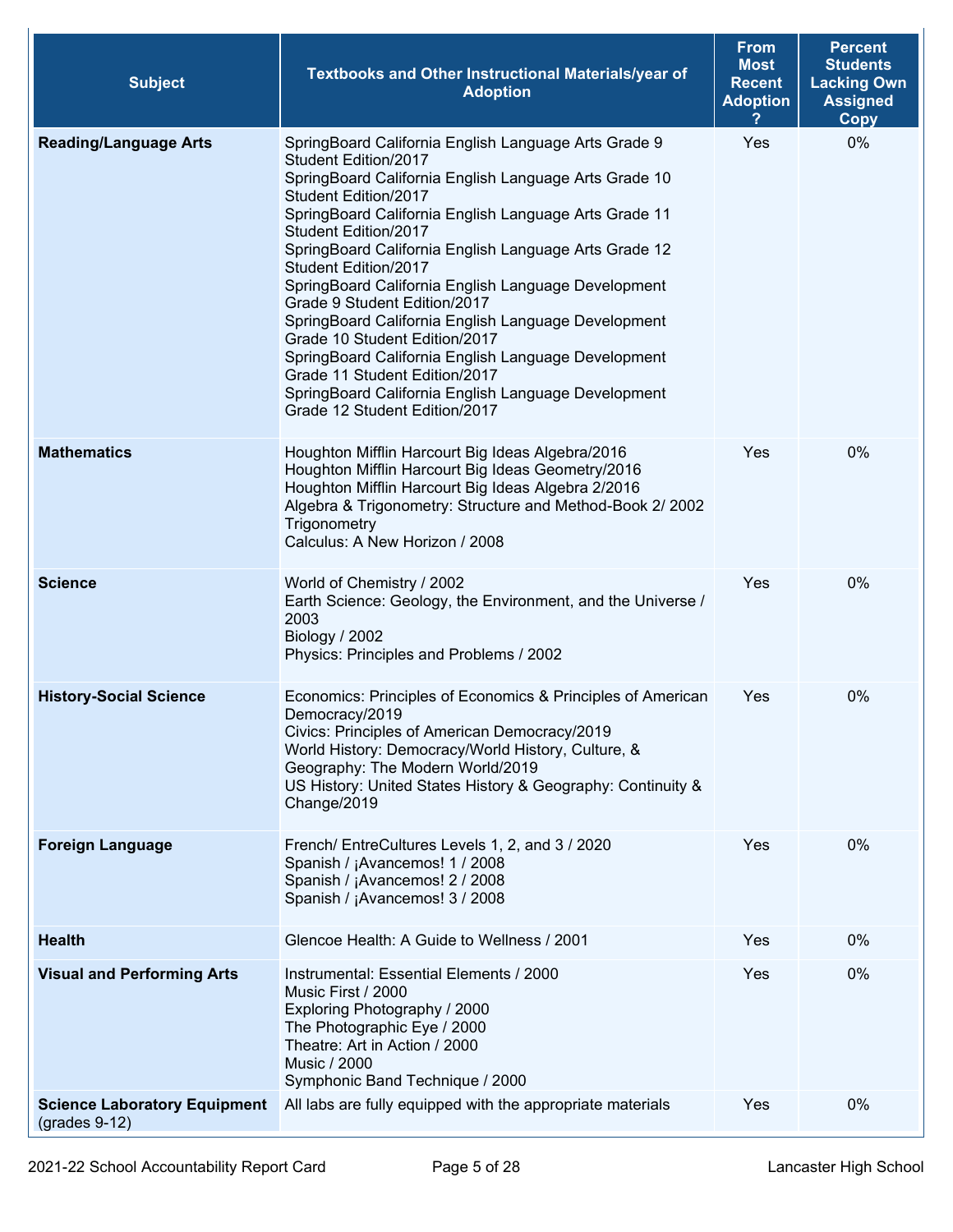### **School Facility Conditions and Planned Improvements**

Lancaster High School maintenance, custodial, and grounds crews work year-round to ensure that the campus remains in top condition. Recently our heating/ventilation/air conditioning systems have been upgraded and replaced.

The Antelope Valley Union High School District maintains educational facilities that are safe, clean, and provide an educational environment that exceeds adequacy standards established by the state as set forth in the Williams vs. State of California educational lawsuit mandated for public schools in the state of California. The school district is staffed to provide each school with site-based maintenance and operational staff including custodial staff, grounds crews, and maintenance and repair personnel. These persons are based at each school site and report to school site administrators in rendering service to the District. Site-based maintenance and operations persons are supported by a central maintenance and operations crew including carpenters, painters, heating/ventilation/air conditioning personnel, and one individual who operates the District's field mower. All sites receive operating funds for maintenance and operations from restricted funds identified for maintaining each campus. In addition, the District takes full advantage of the state's deferred maintenance funding program whereby a five-year deferred maintenance plan is submitted and updated to reflect major repair/reconstruction projects in the District. This includes appropriate upgrades and repairs to roofing, asphalt, electrical, and plumbing on District-owned facilities.

| Year and month of the most recent FIT report         |                     |                     | 11/29/2021   |                                                                                                                                                                                                                                                                                                                                                                                                                                                                                                                                                                                                                                                                                                                                                                                                                                                                                                                                                   |
|------------------------------------------------------|---------------------|---------------------|--------------|---------------------------------------------------------------------------------------------------------------------------------------------------------------------------------------------------------------------------------------------------------------------------------------------------------------------------------------------------------------------------------------------------------------------------------------------------------------------------------------------------------------------------------------------------------------------------------------------------------------------------------------------------------------------------------------------------------------------------------------------------------------------------------------------------------------------------------------------------------------------------------------------------------------------------------------------------|
| <b>System Inspected</b>                              | <b>Rate</b><br>Good | <b>Rate</b><br>Fair | Rate<br>Poor | <b>Repair Needed and Action Taken or Planned</b>                                                                                                                                                                                                                                                                                                                                                                                                                                                                                                                                                                                                                                                                                                                                                                                                                                                                                                  |
| <b>Systems:</b><br>Gas Leaks, Mechanical/HVAC, Sewer | X                   |                     |              |                                                                                                                                                                                                                                                                                                                                                                                                                                                                                                                                                                                                                                                                                                                                                                                                                                                                                                                                                   |
| Interior:<br><b>Interior Surfaces</b>                |                     | X                   |              | 101: CARPET STAINED, DIRTY VENT<br>102: VENTS DIRTY, LIGHT DIFFUSER FALLING<br>109: DAISY CHAIN, STAINED CARPET<br>110: STAINED CARPET, DAISY CHAIN<br>111: BROKEN CEILING TILE<br>112: RIPPED WALL BOARD, STAINED CARPET<br>113: MISSING CEILING TILES, RIPPED WALL<br><b>BOARD</b><br>119: DOOR DAMAGE, DAMAGED CEILING TILE<br>121: BAD BALLAST, WALL BOARD DAMAGE<br>122: WALL DAMAGE, CARPET SEAM LIFTING, S.G.<br><b>OUTLET DAMAGED</b><br><b>164: COUNTER TOP FALLING</b><br>232: BAD BALLAST, BROKEN CEILING TILE, DIRTY<br><b>VENT</b><br>233: CARPET STAINED/ ROLLING<br>235: STAINED CARPET<br>305: WALL BOARD PEELING<br>306: MISSING CEILING TILE<br>308: WALL BOARD PEELING<br>309: STAINED CARPET/ RIPPLED<br>310: MISSING CEILING TILE<br>321: BLOCKED ELECTRICAL PANEL, RIPPLED<br><b>CARPET</b><br>324: STAINED CARPET<br>402: STAINED CARPET, BROKEN CEILING TILE<br>403: BLOCKED EMERGENCY EXIT, PEELING WALL<br><b>BOARD</b> |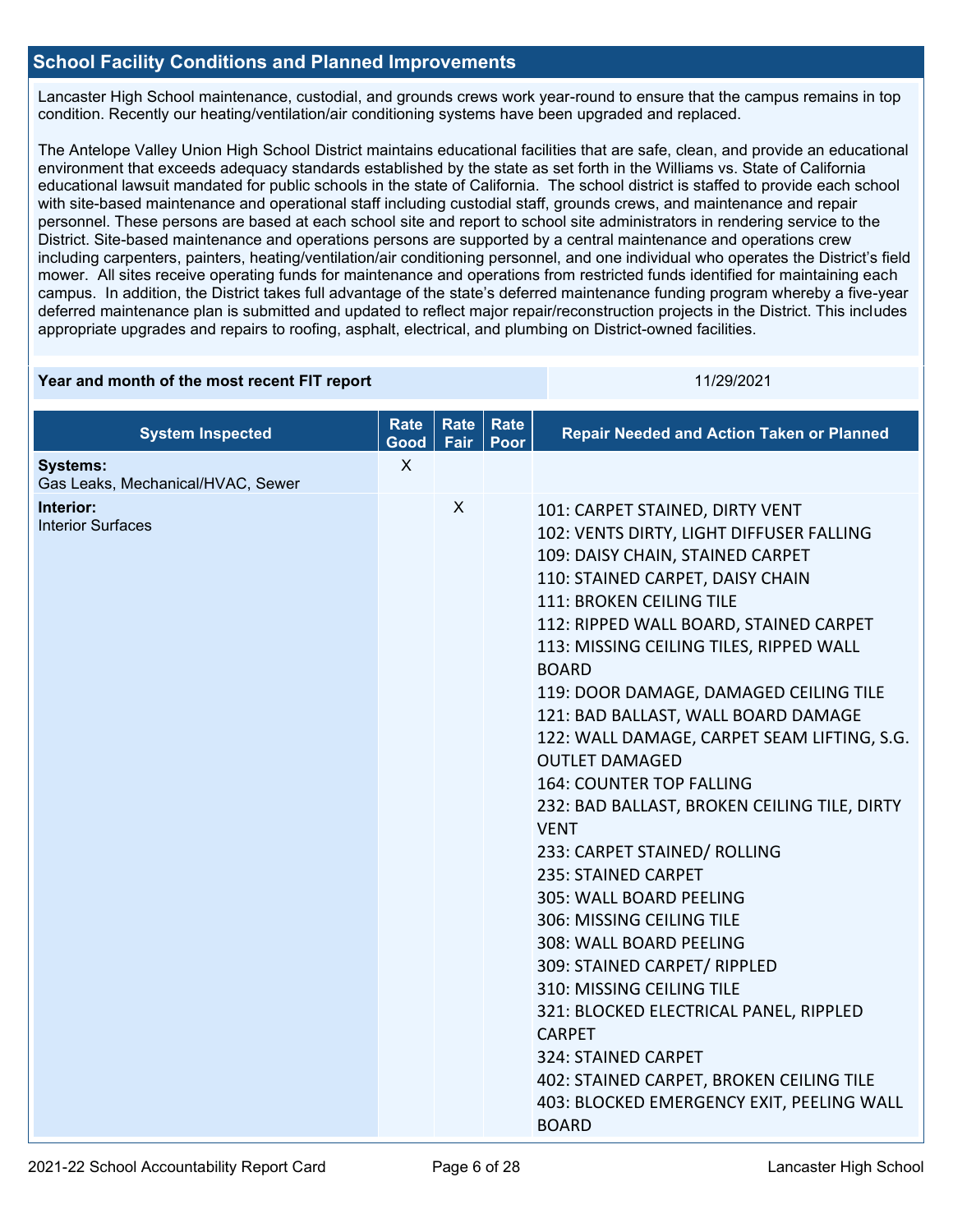# **School Facility Conditions and Planned Improvements**

|                                                                     |   |   | 404: BLOCKED EMERGENCY EXIT, STAINED<br><b>CEILING TILE</b><br><b>411: STAINED CARPET</b><br>502: VCT MISSING<br>505: CARPET RIPPLED<br>514: WALL BOARD RIPPED<br>517: WALL BOARD RIPPED<br>519: WALL BOARD RIPPED<br>531: STAFF RESTROOMS: FLOOR STARTING TO<br><b>LIFT</b><br><b>CAFETERIA: MISSING DIFFUSER</b><br>GIRLS LOCKER ROOM: NEEDS PATCH AND PAINT<br>LIBRARY: NEEDS PATCHED AND PAINT<br>REPAIRS TO BE RECTIFIED.                                                                                                                                                                                                                                                                                         |
|---------------------------------------------------------------------|---|---|------------------------------------------------------------------------------------------------------------------------------------------------------------------------------------------------------------------------------------------------------------------------------------------------------------------------------------------------------------------------------------------------------------------------------------------------------------------------------------------------------------------------------------------------------------------------------------------------------------------------------------------------------------------------------------------------------------------------|
| <b>Cleanliness:</b><br>Overall Cleanliness, Pest/Vermin Infestation | X |   | 167: DIRTY VENT, ELECTRICAL PANEL BLOCKED<br>200: SINK LEAKING, SINK CLOGGED, VERY DIRTY,<br>BROKEN OUTLET BOX, EMERGANCY EXIT<br><b>BLOCKED</b><br>220: DIRTY VENT<br>230: BAD BALLAST, SINK DIRTY<br>232: BAD BALLAST, BROKEN CEILING TILE, DIRTY<br><b>VENT</b><br><b>300 STUDENT RESTROOMS:</b><br>REPAIRS TO BE RECTIFIED.                                                                                                                                                                                                                                                                                                                                                                                        |
| <b>Electrical</b>                                                   |   | X | 102: VENTS DIRTY, LIGHT DIFFUSER FALLING<br>108: DAISY CHAIN<br>109: DAISY CHAIN, STAINED CARPET<br>110: STAINED CARPET, DAISY CHAIN<br>117: BAD BALLAST<br>118: DAISY CHAIN, BAD BALLAST<br>121: BAD BALLAST, WALL BOARD DAMAGE<br>122: WALL DAMAGE, CARPET SEAM LIFTING, S.G.<br><b>OUTLET DAMAGED</b><br>157: MISSING DIFFUSER, BAD BALLAST<br>167: DIRTY VENT, ELECTRICAL PANEL BLOCKED<br>169: MISSING DIFFUSER, BAD BALLAST<br>200: SINK LEAKING, SINK CLOGGED, VERY DIRTY,<br>BROKEN OUTLET BOX, EMERGANCY EXIT<br><b>BLOCKED</b><br>210: BAD BALLAST<br>212: BAD BALLAST<br>216: BAD BALLAST<br>217: BAD BALLAST, COLD NOT WORKING,<br><b>GARABAGE DISP. NOT WORKING</b><br>219: MISSING DIFFUSER, BAD BALLAST |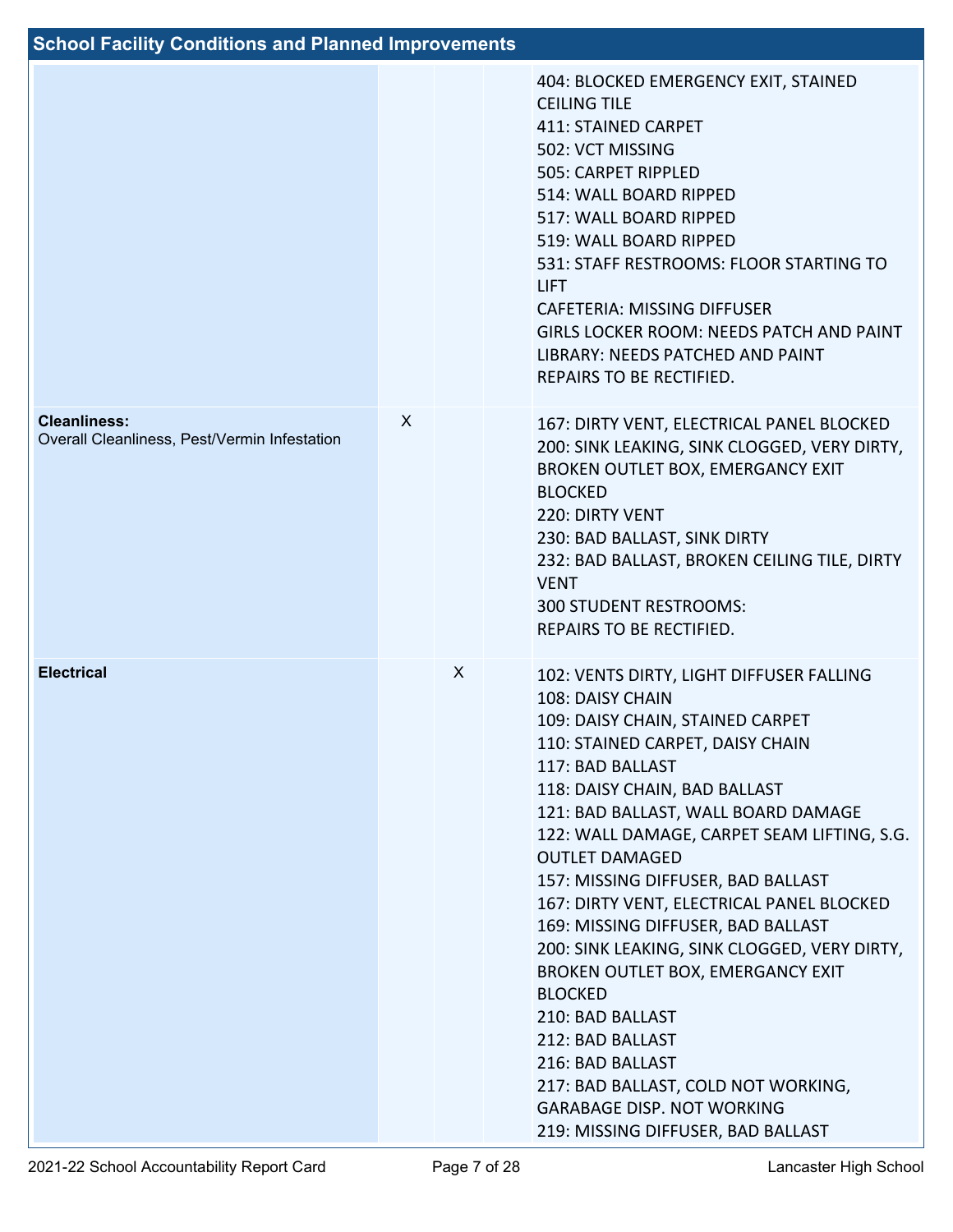| <b>School Facility Conditions and Planned Improvements</b> |   |                                                                                                                                                                                                                                                                                                                                                                                                                                                                                                                                                                                                                                                                                            |
|------------------------------------------------------------|---|--------------------------------------------------------------------------------------------------------------------------------------------------------------------------------------------------------------------------------------------------------------------------------------------------------------------------------------------------------------------------------------------------------------------------------------------------------------------------------------------------------------------------------------------------------------------------------------------------------------------------------------------------------------------------------------------|
|                                                            |   | 222: DAISY CHAIN<br>230: BAD BALLAST, SINK DIRTY<br>232: BAD BALLAST, BROKEN CEILING TILE, DIRTY<br><b>VENT</b><br>236: NO HOT, BAD BALLAST<br>300 STAFF RESTROOMS: MISSING LIGHT<br>DIFFUSER, EXHAUST FAN COVER MISSING, HOLE<br><b>IN CEILING TILE</b><br>318: DAISY CHAIN<br>321: BLOCKED ELECTRICAL PANEL, RIPPLED<br><b>CARPET</b><br>3RD QUAD DOWNSTAIRS RESTROOM: MISSING<br><b>LIGHT DIFFUSER</b><br>416: BAD BALLASTS<br>503: BAD BALLAST<br>533: BAD BALLAST<br><b>ATTENDANCE: DAISY CHAIN</b><br><b>GIRLS LOCKER ROOM RESTROOMS: MISSSING</b><br><b>LIGHT DIFFUSER</b><br>THEATRE: STAIR LIGHTS DON'T WORK<br>WEIGHT ROOM: BLOCKED ELECTRICAL PANELS<br>REPAIRS TO BE RECIFIED. |
| <b>Restrooms/Fountains:</b><br>Restrooms, Sinks/ Fountains | X | <b>165: SINK NOT WORKING</b><br>200: SINK LEAKING, SINK CLOGGED, VERY DIRTY,<br>BROKEN OUTLET BOX, EMERGANCY EXIT<br><b>BLOCKED</b><br><b>201: MISSING FAUCET</b><br>209: SINK LEAKS<br>217: BAD BALLAST, COLD NOT WORKING,<br><b>GARABAGE DISP. NOT WORKING</b><br>236: NO HOT, BAD BALLAST<br>2ND QUAD UPSTAIRS RESTROOMS: ONE TOILET<br><b>BAGGED</b><br>300: STUDENT RESTROOMS:<br>3RD QUAD UPSTAIRS RESTROOMS: ONE BAGGED<br>URINAL<br><b>COMMONS RESTROOMS: LOOSE FAUCETS,</b><br><b>BROKEN VENT</b><br>STUDENT STORE RESTROOMS: LOOSE SEAT, NOT<br>HOT,<br>REPAIRS TO BE RECTIFIED.                                                                                                 |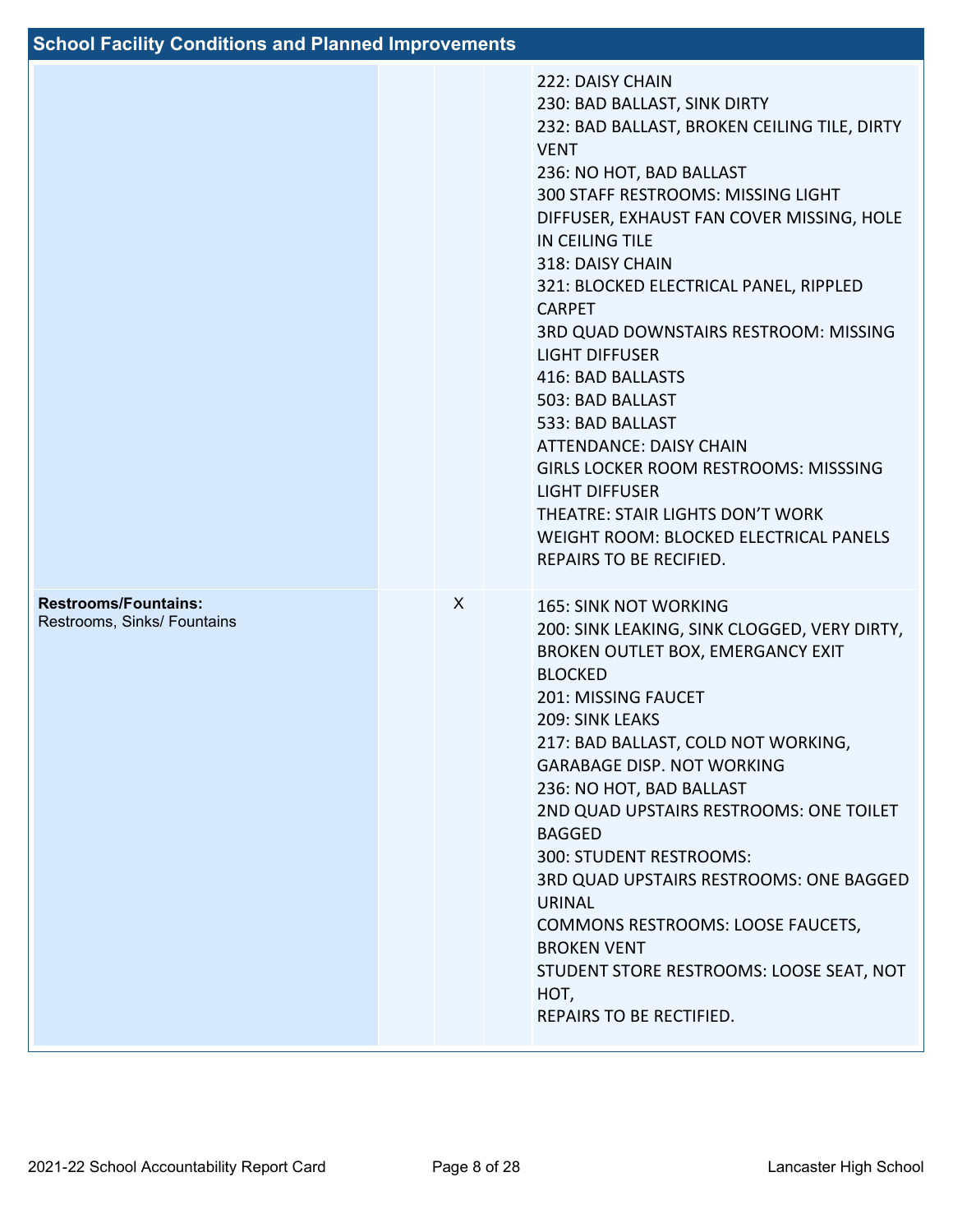| <b>School Facility Conditions and Planned Improvements</b>             |   |  |                                                                                                                                                                                                                                                                                                                                  |  |  |  |  |
|------------------------------------------------------------------------|---|--|----------------------------------------------------------------------------------------------------------------------------------------------------------------------------------------------------------------------------------------------------------------------------------------------------------------------------------|--|--|--|--|
| Safety:<br>Fire Safety, Hazardous Materials                            | X |  | 200: SINK LEAKING, SINK CLOGGED, VERY DIRTY,<br>BROKEN OUTLET BOX, EMERGANCY EXIT<br><b>BLOCKED</b><br>401: EMERGENCY EXIT HANDLE MISSING<br>403: BLOCKED EMERGENCY EXIT, PEELING WALL<br><b>BOARD</b><br>404: BLOCKED EMERGENCY EXIT, STAINED<br><b>CEILING TILE</b><br>406: BLOCKED EMERGENCY EXIT<br>REPAIRS TO BE RECTIFIED. |  |  |  |  |
| Structural:<br>Structural Damage, Roofs                                | X |  |                                                                                                                                                                                                                                                                                                                                  |  |  |  |  |
| External:<br>Playground/School Grounds, Windows/<br>Doors/Gates/Fences | X |  | 119: DOOR DAMAGE, DAMAGED CEILING TILE<br>313: BACK WINDOW PANEL RUSTED OUT<br>LARGE GYM: REAR DOOR ISSUES<br>REPAIRS TO BE RECTIFIED.                                                                                                                                                                                           |  |  |  |  |

| <b>Overall Facility Rate</b> |      |      |             |
|------------------------------|------|------|-------------|
| <b>Exemplary</b>             | Good | Fair | <b>Poor</b> |
|                              |      |      |             |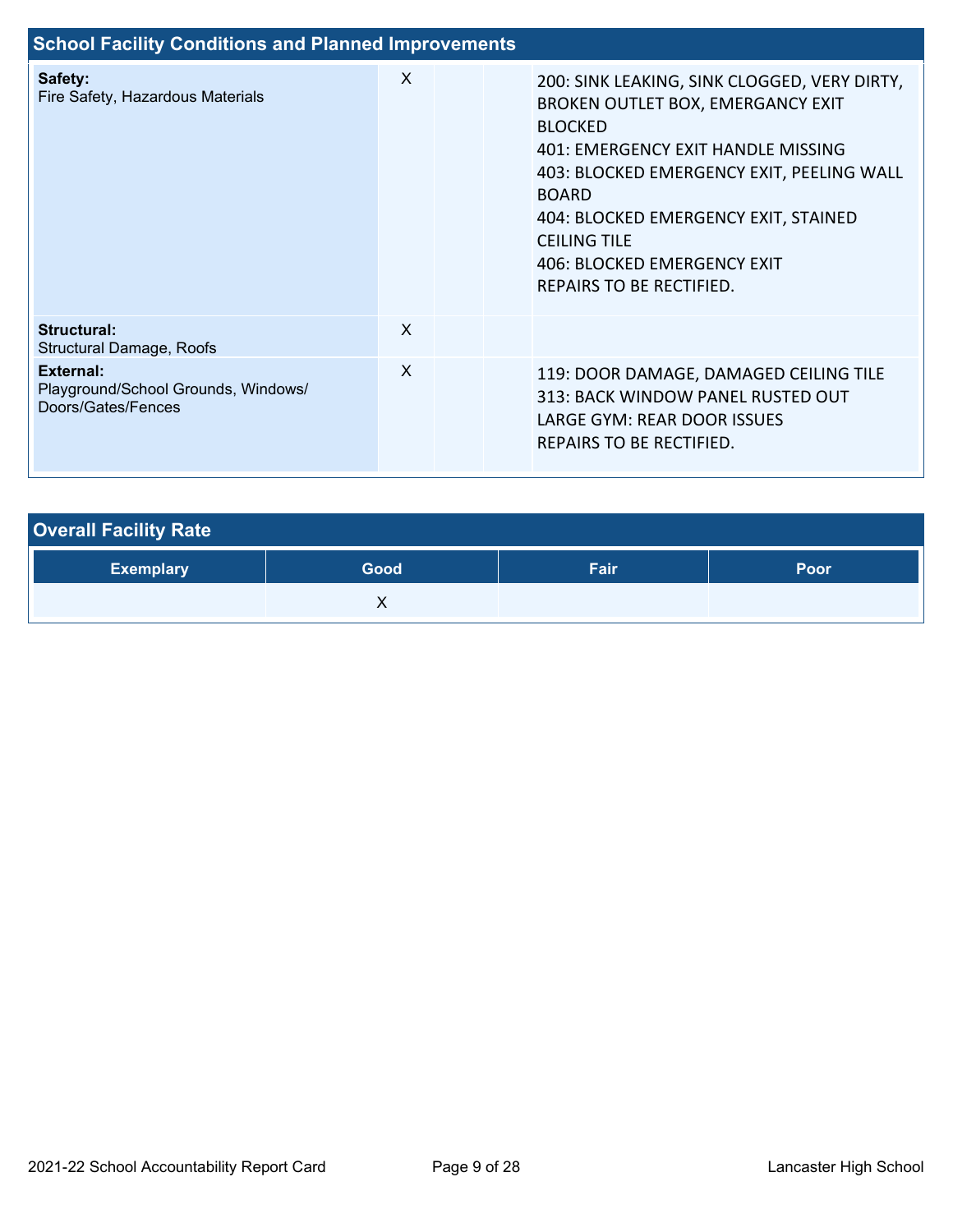# **B. Pupil Outcomes State Priority: Pupil Achievement**

The SARC provides the following information relevant to the State priority: Pupil Achievement (Priority 4):

### **Statewide Assessments**

(i.e., California Assessment of Student Performance and Progress [CAASPP] System includes the Smarter Balanced Summative Assessments for students in the general education population and the California Alternate Assessments [CAAs] for English language arts/literacy [ELA] and mathematics given in grades three through eight and grade eleven. Only eligible students may participate in the administration of the CAAs. CAAs items are aligned with alternate achievement standards, which are linked with the Common Core State Standards [CCSS] for students with the most significant cognitive disabilities).

The CAASPP System encompasses the following assessments and student participation requirements:

- 1. **Smarter Balanced Summative Assessments and CAAs for ELA** in grades three through eight and grade eleven.
- 2. **Smarter Balanced Summative Assessments and CAAs for mathematics** in grades three through eight and grade eleven.
- 3. **California Science Test (CAST) and CAAs for Science** in grades five, eight, and once in high school (i.e., grade ten, eleven, or twelve).

### **SARC Reporting in the 2020-2021 School Year Only**

Where the most viable option, LEAs were required to administer the statewide summative assessment in ELA and mathematics. Where a statewide summative assessment was not the most viable option for the LEA (or for one or more gradelevel[s] within the LEA) due to the pandemic, LEAs were allowed to report results from a different assessment that met the criteria established by the State Board of Education (SBE) on March 16, 2021. The assessments were required to be:

- Aligned with CA CCSS for ELA and mathematics;
- Available to students in grades 3 through 8, and grade 11; and
- Uniformly administered across a grade, grade span, school, or district to all eligible students.

### **Options**

Note that the CAAs could only be administered in-person following health and safety requirements. If it was not viable for the LEA to administer the CAAs in person with health and safety guidelines in place, the LEA was directed to not administer the tests. There were no other assessment options available for the CAAs. Schools administered the Smarter Balanced Summative Assessments for ELA and mathematics, other assessments that meet the SBE criteria, or a combination of both, and they could only choose one of the following:

- Smarter Balanced ELA and mathematics summative assessments;
- Other assessments meeting the SBE criteria; or
- Combination of Smarter Balanced ELA and mathematics summative assessments and other assessments.

The percentage of students who have successfully completed courses that satisfy the requirements for entrance to the University of California and the California State University, or career technical education sequences or programs of study.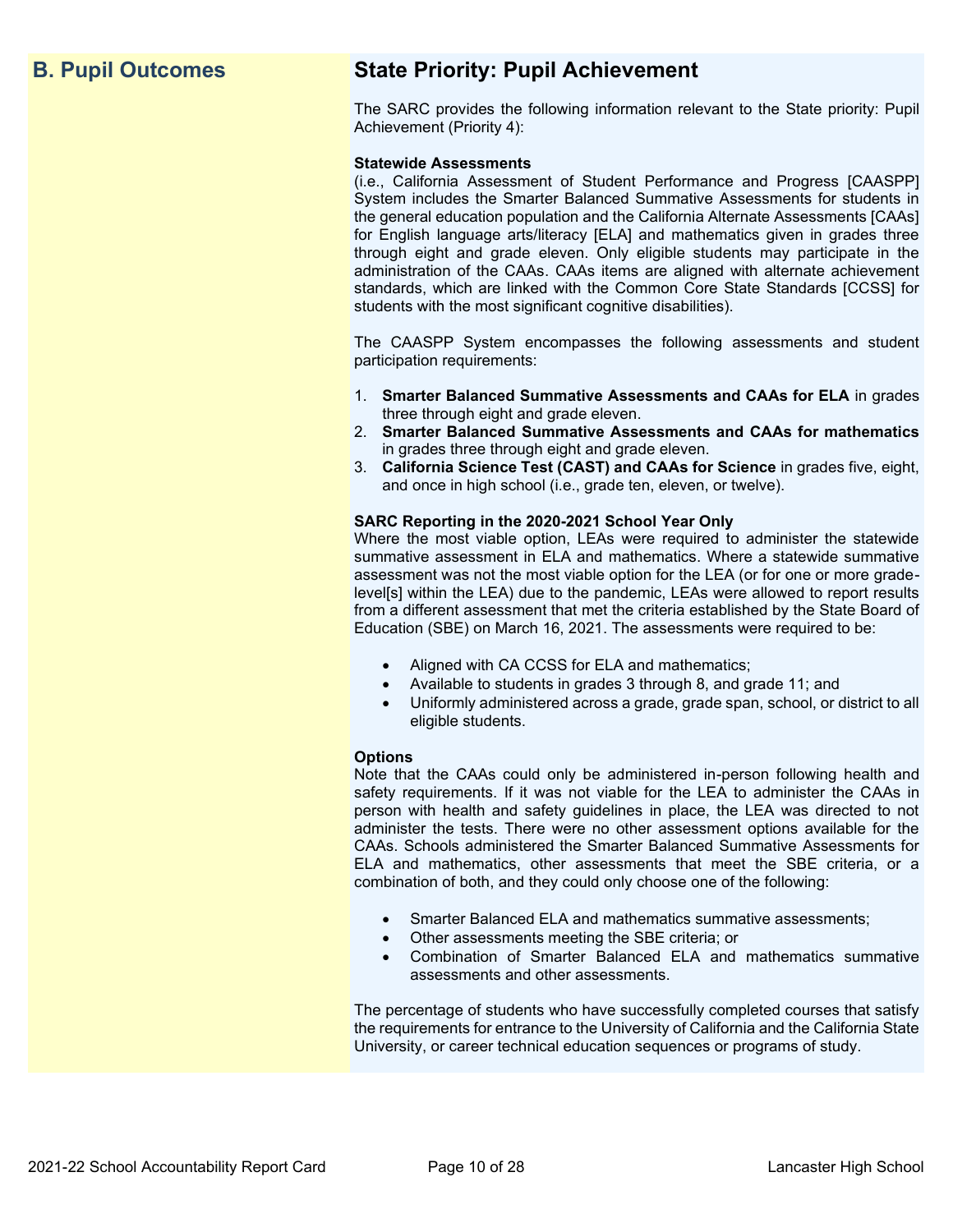### **Percentage of Students Meeting or Exceeding the State Standard on CAASPP**

This table displays CAASPP test results in ELA and mathematics for all students grades three through eight and grade eleven taking and completing a state-administered assessment.

The 2019-2020 data cells with N/A values indicate that the 2019-2020 data are not available due to the COVID-19 pandemic and resulting summative test suspension. The Executive Order N-30-20 was issued which waived the assessment, accountability, and reporting requirements for the 2019-2020 school year.

The 2020-2021 data cells have N/A values because these data are not comparable to other year data due to the COVID-19 pandemic during the 2020-2021 school year. Where the CAASPP assessments in ELA and/or mathematics is not the most viable option, the LEAs were allowed to administer local assessments. Therefore, the 2020-2021 data between school years for the school, district, state are not an accurate comparison. As such, it is inappropriate to compare results of the 2020-2021 school year to other school years.

| <b>Subject</b>                                                       | <b>School</b><br>2019-20 | <b>School</b><br>2020-21 | <b>District</b><br>2019-20 | <b>District</b><br>2020-21 | <b>State</b><br>2019-20 | <b>State</b><br>2020-21 |
|----------------------------------------------------------------------|--------------------------|--------------------------|----------------------------|----------------------------|-------------------------|-------------------------|
| <b>English Language Arts/Literacy</b><br>$\left($ grades 3-8 and 11) | N/A                      | N/A                      | N/A                        | N/A                        | N/A                     | N/A                     |
| <b>Mathematics</b><br>$($ grades 3-8 and 11 $)$                      | N/A                      | N/A                      | N/A                        | N/A                        | N/A                     | N/A                     |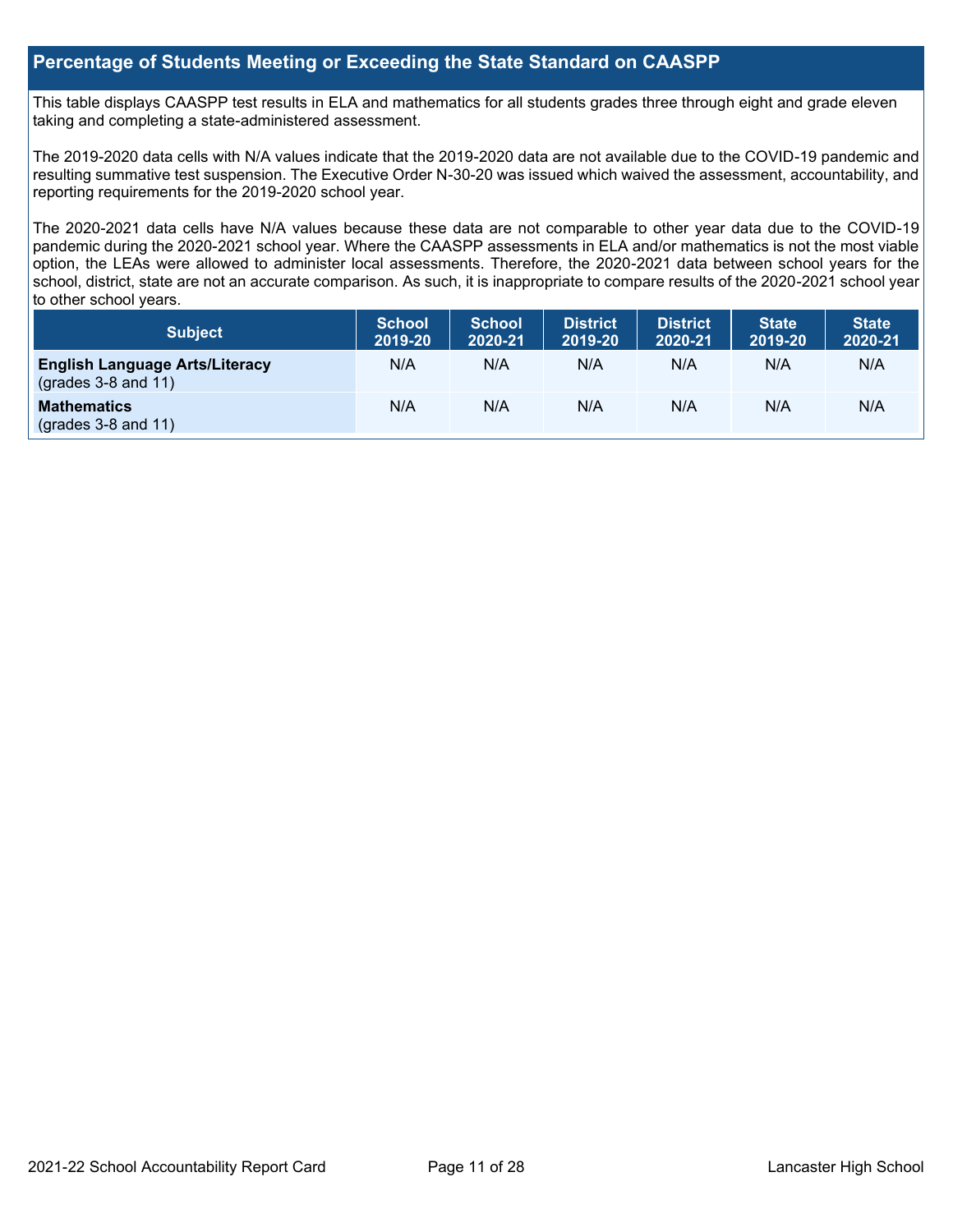### **2020-21 CAASPP Test Results in ELA by Student Group**

This table displays CAASPP test results in ELA by student group for students grades three through eight and grade eleven taking and completing a state-administered assessment. The CDE will populate this table for schools in cases where the school administered the CAASPP assessment. In cases where the school administered a local assessment instead of CAASPP, the CDE will populate this table with "NT" values, meaning this school did not test students using the CAASPP. See the local assessment(s) table for more information.

| <b>CAASPP</b><br><b>Student Groups</b>               | <b>CAASPP</b><br><b>Total</b><br><b>Enrollment</b> | <b>CAASPP</b><br><b>Number</b><br><b>Tested</b> | <b>CAASPP</b><br><b>Percent</b><br><b>Tested</b> | <b>CAASPP</b><br><b>Percent</b><br><b>Not Tested</b> | <b>CAASPP</b><br><b>Percent</b><br>Met or<br><b>Exceeded</b> |
|------------------------------------------------------|----------------------------------------------------|-------------------------------------------------|--------------------------------------------------|------------------------------------------------------|--------------------------------------------------------------|
| <b>All Students</b>                                  | 610                                                | <b>NT</b>                                       | <b>NT</b>                                        | <b>NT</b>                                            | <b>NT</b>                                                    |
| <b>Female</b>                                        | 326                                                | <b>NT</b>                                       | <b>NT</b>                                        | <b>NT</b>                                            | <b>NT</b>                                                    |
| <b>Male</b>                                          | 284                                                | <b>NT</b>                                       | <b>NT</b>                                        | <b>NT</b>                                            | <b>NT</b>                                                    |
| American Indian or Alaska Native                     | --                                                 | <b>NT</b>                                       | <b>NT</b>                                        | <b>NT</b>                                            | <b>NT</b>                                                    |
| <b>Asian</b>                                         | --                                                 | <b>NT</b>                                       | <b>NT</b>                                        | <b>NT</b>                                            | <b>NT</b>                                                    |
| <b>Black or African American</b>                     | 122                                                | <b>NT</b>                                       | <b>NT</b>                                        | <b>NT</b>                                            | <b>NT</b>                                                    |
| <b>Filipino</b>                                      | 24                                                 | <b>NT</b>                                       | <b>NT</b>                                        | <b>NT</b>                                            | <b>NT</b>                                                    |
| <b>Hispanic or Latino</b>                            | 311                                                | <b>NT</b>                                       | <b>NT</b>                                        | <b>NT</b>                                            | <b>NT</b>                                                    |
| <b>Native Hawaiian or Pacific Islander</b>           | $\overline{\phantom{a}}$                           | <b>NT</b>                                       | <b>NT</b>                                        | <b>NT</b>                                            | <b>NT</b>                                                    |
| <b>Two or More Races</b>                             | 45                                                 | <b>NT</b>                                       | <b>NT</b>                                        | <b>NT</b>                                            | <b>NT</b>                                                    |
| <b>White</b>                                         | 95                                                 | <b>NT</b>                                       | <b>NT</b>                                        | <b>NT</b>                                            | <b>NT</b>                                                    |
| <b>English Learners</b>                              | 28                                                 | <b>NT</b>                                       | <b>NT</b>                                        | <b>NT</b>                                            | <b>NT</b>                                                    |
| <b>Foster Youth</b>                                  | 11                                                 | <b>NT</b>                                       | <b>NT</b>                                        | <b>NT</b>                                            | <b>NT</b>                                                    |
| <b>Homeless</b>                                      | --                                                 | <b>NT</b>                                       | <b>NT</b>                                        | <b>NT</b>                                            | <b>NT</b>                                                    |
| <b>Military</b>                                      | --                                                 | <b>NT</b>                                       | <b>NT</b>                                        | <b>NT</b>                                            | <b>NT</b>                                                    |
| <b>Socioeconomically Disadvantaged</b>               | 389                                                | <b>NT</b>                                       | <b>NT</b>                                        | <b>NT</b>                                            | <b>NT</b>                                                    |
| <b>Students Receiving Migrant Education Services</b> | $\Omega$                                           | $\mathbf 0$                                     | $\mathbf{0}$                                     | $\mathbf 0$                                          | 0                                                            |
| <b>Students with Disabilities</b>                    | 108                                                | <b>NT</b>                                       | <b>NT</b>                                        | <b>NT</b>                                            | <b>NT</b>                                                    |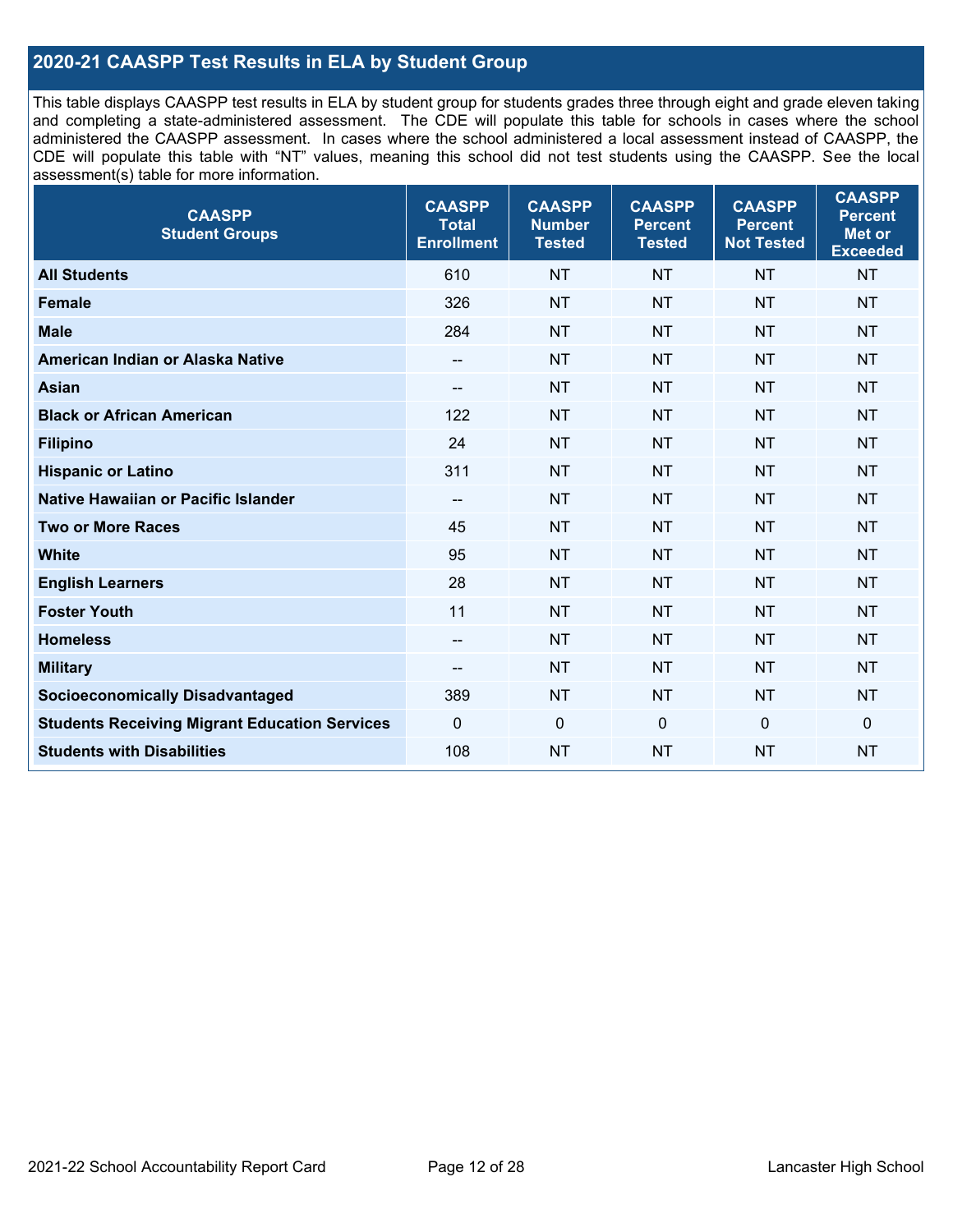### **2020-21 CAASPP Test Results in Math by Student Group**

This table displays CAASPP test results in Math by student group for students grades three through eight and grade eleven taking and completing a state-administered assessment. The CDE will populate this table for schools in cases where the school administered the CAASPP assessment. In cases where the school administered a local assessment instead of CAASPP, the CDE will populate this table with "NT" values, meaning this school did not test students using the CAASPP. See the local assessment(s) table for more information.

| <b>CAASPP</b><br><b>Student Groups</b>               | <b>CAASPP</b><br><b>Total</b><br><b>Enrollment</b> | <b>CAASPP</b><br><b>Number</b><br><b>Tested</b> | <b>CAASPP</b><br><b>Percent</b><br><b>Tested</b> | <b>CAASPP</b><br><b>Percent</b><br><b>Not Tested</b> | <b>CAASPP</b><br><b>Percent</b><br><b>Met or</b><br><b>Exceeded</b> |
|------------------------------------------------------|----------------------------------------------------|-------------------------------------------------|--------------------------------------------------|------------------------------------------------------|---------------------------------------------------------------------|
| <b>All Students</b>                                  | 610                                                | <b>NT</b>                                       | <b>NT</b>                                        | <b>NT</b>                                            | <b>NT</b>                                                           |
| <b>Female</b>                                        | 326                                                | <b>NT</b>                                       | <b>NT</b>                                        | <b>NT</b>                                            | <b>NT</b>                                                           |
| <b>Male</b>                                          | 284                                                | <b>NT</b>                                       | <b>NT</b>                                        | <b>NT</b>                                            | <b>NT</b>                                                           |
| American Indian or Alaska Native                     | $\qquad \qquad -$                                  | <b>NT</b>                                       | <b>NT</b>                                        | <b>NT</b>                                            | <b>NT</b>                                                           |
| <b>Asian</b>                                         | --                                                 | <b>NT</b>                                       | <b>NT</b>                                        | <b>NT</b>                                            | <b>NT</b>                                                           |
| <b>Black or African American</b>                     | 122                                                | <b>NT</b>                                       | <b>NT</b>                                        | <b>NT</b>                                            | <b>NT</b>                                                           |
| <b>Filipino</b>                                      | 24                                                 | <b>NT</b>                                       | <b>NT</b>                                        | <b>NT</b>                                            | <b>NT</b>                                                           |
| <b>Hispanic or Latino</b>                            | 311                                                | <b>NT</b>                                       | <b>NT</b>                                        | <b>NT</b>                                            | <b>NT</b>                                                           |
| Native Hawaiian or Pacific Islander                  | --                                                 | <b>NT</b>                                       | <b>NT</b>                                        | <b>NT</b>                                            | <b>NT</b>                                                           |
| <b>Two or More Races</b>                             | 45                                                 | <b>NT</b>                                       | <b>NT</b>                                        | <b>NT</b>                                            | <b>NT</b>                                                           |
| <b>White</b>                                         | 95                                                 | <b>NT</b>                                       | <b>NT</b>                                        | <b>NT</b>                                            | <b>NT</b>                                                           |
| <b>English Learners</b>                              | 28                                                 | <b>NT</b>                                       | <b>NT</b>                                        | <b>NT</b>                                            | <b>NT</b>                                                           |
| <b>Foster Youth</b>                                  | 11                                                 | <b>NT</b>                                       | <b>NT</b>                                        | <b>NT</b>                                            | <b>NT</b>                                                           |
| <b>Homeless</b>                                      | $\qquad \qquad -$                                  | <b>NT</b>                                       | <b>NT</b>                                        | <b>NT</b>                                            | <b>NT</b>                                                           |
| <b>Military</b>                                      | --                                                 | <b>NT</b>                                       | <b>NT</b>                                        | <b>NT</b>                                            | <b>NT</b>                                                           |
| <b>Socioeconomically Disadvantaged</b>               | 389                                                | <b>NT</b>                                       | <b>NT</b>                                        | <b>NT</b>                                            | <b>NT</b>                                                           |
| <b>Students Receiving Migrant Education Services</b> | $\mathbf 0$                                        | $\mathbf 0$                                     | $\mathbf 0$                                      | $\mathbf 0$                                          | $\mathbf 0$                                                         |
| <b>Students with Disabilities</b>                    | 108                                                | <b>NT</b>                                       | <b>NT</b>                                        | <b>NT</b>                                            | <b>NT</b>                                                           |

### **2020-21 Local Assessment Test Results in ELA by Student Group**

This table displays Local Assessment test results in ELA by student group for students grades three through eight and grade eleven. LEAs/schools will populate this table for schools in cases where the school administered a local assessment. In cases where the school administered the CAASPP assessment, LEAs/schools will populate this table with "N/A" values in all cells, meaning this table is Not Applicable for this school.

| <b>NWEA MAP Math</b><br><b>Student Groups</b> | <b>NWEA MAP</b><br><b>Math</b><br><b>Total</b><br><b>Enrollment</b> | <b>NWEA MAP</b><br><b>Math</b><br><b>Number</b><br><b>Tested</b> | <b>NWEA MAP</b><br><b>Math</b><br><b>Percent</b><br><b>Tested</b> | <b>NWEA MAP</b><br><b>Math</b><br><b>Percent</b><br><b>Not Tested</b> | <b>NWEA MAP</b><br><b>Math</b><br><b>Percent</b><br><b>At or Above</b><br><b>Grade Level</b> |
|-----------------------------------------------|---------------------------------------------------------------------|------------------------------------------------------------------|-------------------------------------------------------------------|-----------------------------------------------------------------------|----------------------------------------------------------------------------------------------|
| <b>All Students</b>                           | 626                                                                 | 376                                                              | 60%                                                               | 40%                                                                   | 62%                                                                                          |
| <b>Female</b>                                 | 329                                                                 | 215                                                              | 65%                                                               | 35%                                                                   | 64%                                                                                          |
| <b>Male</b>                                   | 297                                                                 | 161                                                              | 54%                                                               | 46%                                                                   | 59%                                                                                          |
| American Indian or Alaska Native              | 2                                                                   | 1                                                                | 50%                                                               | 50%                                                                   | 100%                                                                                         |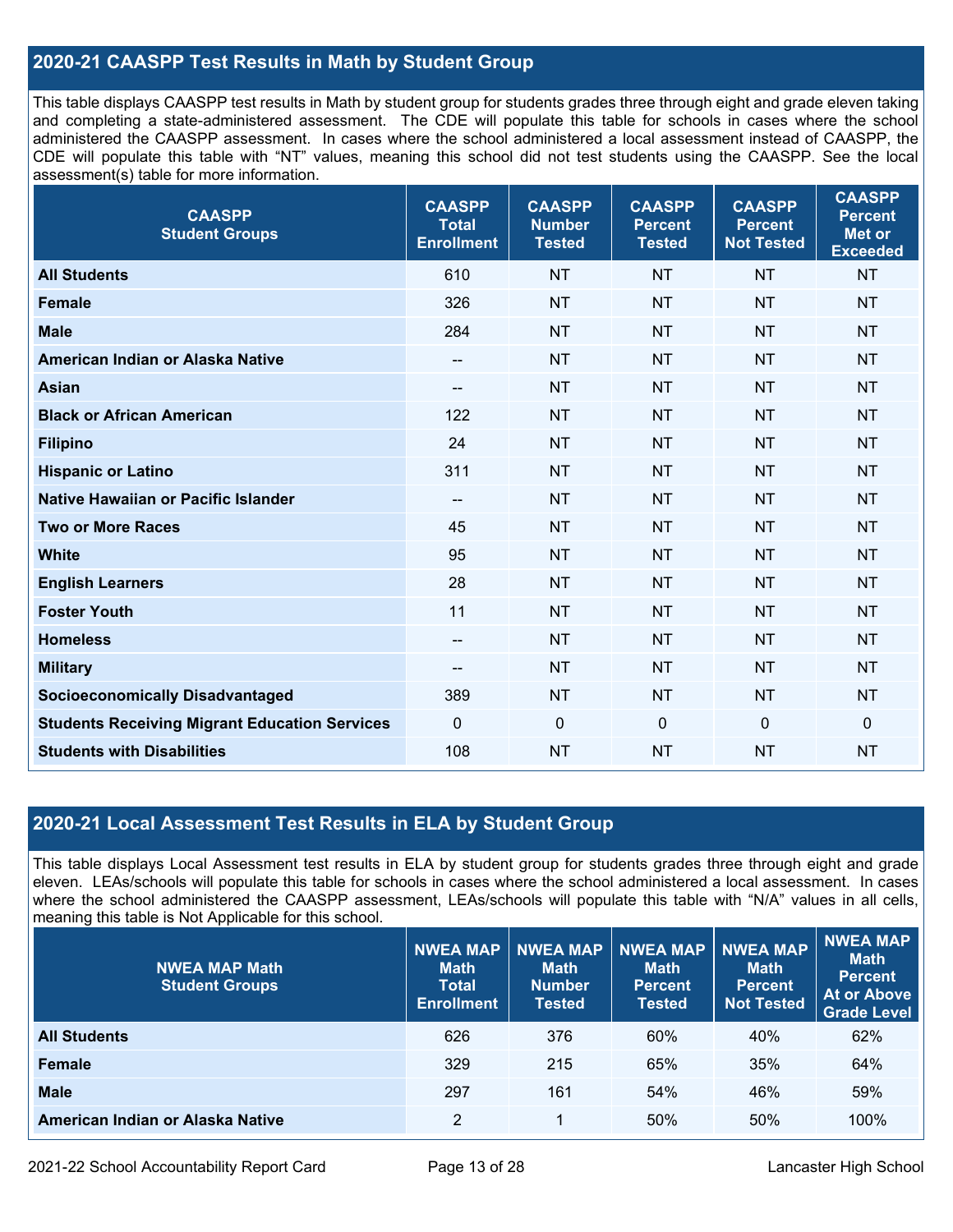| Asian                                                                                      | 9        | 7   | 78%       | 22%       | 100%      |
|--------------------------------------------------------------------------------------------|----------|-----|-----------|-----------|-----------|
| <b>Black or African American</b>                                                           | 128      | 61  | 48%       | 52%       | 61%       |
| <b>Filipino</b>                                                                            | 24       | 19  | 79%       | 21%       | 79%       |
| <b>Hispanic or Latino</b>                                                                  | 295      | 182 | 62%       | 38%       | 61%       |
| Native Hawaiian or Pacific Islander                                                        | 3        | 3   | 100%      | $0\%$     | 67%       |
| <b>Two or More Races</b>                                                                   | 71       | 41  | 58%       | 42%       | 46%       |
| <b>White</b>                                                                               | 94       | 62  | 66%       | 34%       | 65%       |
| <b>English Learners</b>                                                                    | 29       | 14  | 48%       | 52%       | $0\%$     |
| <b>Foster Youth</b>                                                                        | 15       | 9   | 60%       | 40%       | 33%       |
| <b>Homeless</b>                                                                            | 5        | 0   | $0\%$     | 100%      | <b>NA</b> |
| <b>Military</b>                                                                            | 9        | 8   | 89%       | 11%       | 50%       |
| <b>Socioeconomically Disadvantaged</b>                                                     | 389      | 230 | 59%       | 41%       | 59%       |
| <b>Students Receiving Migrant Education Services</b>                                       | $\Omega$ | 0   | <b>NA</b> | <b>NA</b> | <b>NA</b> |
| <b>Students with Disabilities</b>                                                          | 110      | 56  | 51%       | 49%       | 21%       |
| *At or above the grade-level standard in the context of the local assessment administered. |          |     |           |           |           |

### **2020-21 Local Assessment Test Results in Math by Student Group**

This table displays Local Assessment test results in Math by student group for students grades three through eight and grade eleven. LEAs/schools will populate this table for schools in cases where the school administered a local assessment. In cases where the school administered the CAASPP assessment, LEAs/schools will populate this table with "N/A" values in all cells, meaning this table is Not Applicable for this school.

| <b>NWEA MAP Math</b><br><b>Student Groups</b> | <b>NWEA MAP</b><br><b>Math</b><br><b>Total</b><br><b>Enrollment</b> | <b>NWEA MAP</b><br><b>Math</b><br><b>Number</b><br><b>Tested</b> | <b>NWEA MAP</b><br><b>Math</b><br><b>Percent</b><br><b>Tested</b> | <b>NWEA MAP</b><br><b>Math</b><br><b>Percent</b><br><b>Not Tested</b> | <b>NWEA MAP</b><br><b>Math</b><br><b>Percent</b><br><b>At or Above</b><br><b>Grade Level</b> |
|-----------------------------------------------|---------------------------------------------------------------------|------------------------------------------------------------------|-------------------------------------------------------------------|-----------------------------------------------------------------------|----------------------------------------------------------------------------------------------|
| <b>All Students</b>                           | 626                                                                 | 381                                                              | 61%                                                               | 39%                                                                   | 46%                                                                                          |
| <b>Female</b>                                 | 329                                                                 | 215                                                              | 65%                                                               | 35%                                                                   | 44%                                                                                          |
| <b>Male</b>                                   | 297                                                                 | 166                                                              | 56%                                                               | 44%                                                                   | 49%                                                                                          |
| American Indian or Alaska Native              | $\overline{2}$                                                      | $\mathbf{1}$                                                     | 50%                                                               | 50%                                                                   | 100%                                                                                         |
| <b>Asian</b>                                  | 9                                                                   | $\overline{7}$                                                   | 78%                                                               | 22%                                                                   | 71%                                                                                          |
| <b>Black or African American</b>              | 128                                                                 | 61                                                               | 48%                                                               | 52%                                                                   | 39%                                                                                          |
| <b>Filipino</b>                               | 24                                                                  | 17                                                               | 71%                                                               | 29%                                                                   | 88%                                                                                          |
| <b>Hispanic or Latino</b>                     | 295                                                                 | 194                                                              | 66%                                                               | 34%                                                                   | 38%                                                                                          |
| Native Hawaiian or Pacific Islander           | 3                                                                   | 3                                                                | 100%                                                              | 0%                                                                    | 67%                                                                                          |
| <b>Two or More Races</b>                      | 71                                                                  | 38                                                               | 54%                                                               | 46%                                                                   | 45%                                                                                          |
| <b>White</b>                                  | 94                                                                  | 60                                                               | 64%                                                               | 36%                                                                   | 63%                                                                                          |
| <b>English Learners</b>                       | 29                                                                  | 14                                                               | 48%                                                               | 52%                                                                   | 14%                                                                                          |
| <b>Foster Youth</b>                           | 15                                                                  | 8                                                                | 53%                                                               | 47%                                                                   | $0\%$                                                                                        |
| <b>Homeless</b>                               | 5                                                                   | $\mathbf 0$                                                      | 0%                                                                | 100%                                                                  | <b>NA</b>                                                                                    |
| <b>Military</b>                               | 9                                                                   | 6                                                                | 67%                                                               | 33%                                                                   | 83%                                                                                          |
| <b>Socioeconomically Disadvantaged</b>        | 389                                                                 | 234                                                              | 60%                                                               | 40%                                                                   | 41%                                                                                          |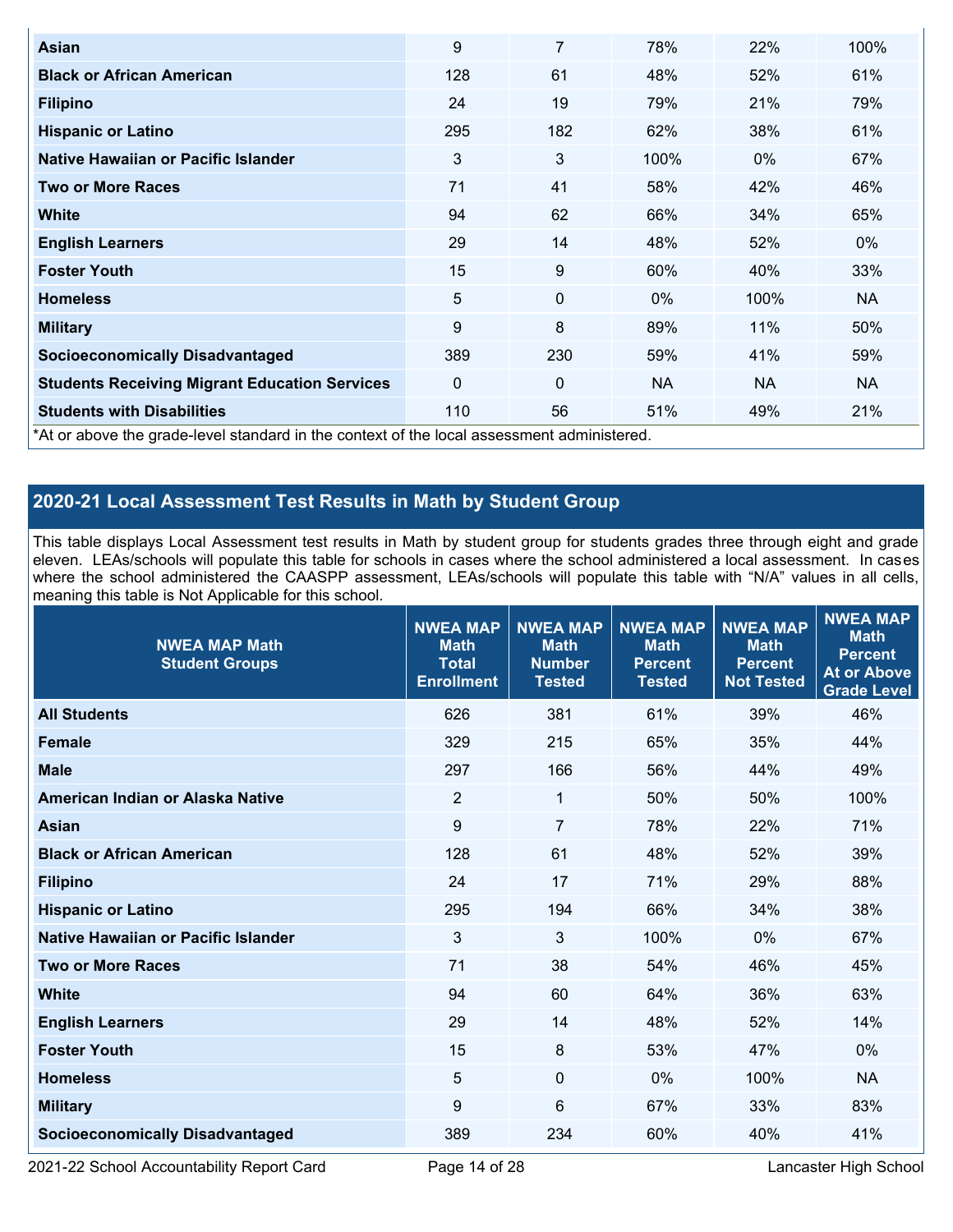| <b>Students Receiving Migrant Education Services</b> |    | <b>NA</b> | NΑ  | N۵ |
|------------------------------------------------------|----|-----------|-----|----|
| <b>Students with Disabilities</b>                    | 60 | 55%       | 45% | 8% |

\*At or above the grade-level standard in the context of the local assessment administered.

### **CAASPP Test Results in Science for All Students**

This table displays the percentage of all students grades five, eight, and High School meeting or exceeding the State Standard.

The 2019-2020 data cells with N/A values indicate that the 2019-2020 data are not available due to the COVID-19 pandemic and resulting summative testing suspension. The Executive Order N-30-20 was issued which waived the assessment, accountability, and reporting requirements for the 2019-2020 school year.

For any 2020-2021 data cells with N/T values indicate that this school did not test students using the CAASPP Science.

| <b>Subject</b>                                  | <b>School</b> | <b>School</b> | <b>District</b> | <b>District</b> | <b>State</b> | <b>State</b> |
|-------------------------------------------------|---------------|---------------|-----------------|-----------------|--------------|--------------|
|                                                 | 2019-20       | 2020-21       | 12019-20        | 2020-21         | 2019-20      | 2020-21      |
| <b>Science</b><br>(grades 5, 8 and high school) | N/A           | NT            | N/A             | NI              | N/A          | 28.72        |

### **2020-21 CAASPP Test Results in Science by Student Group**

This table displays CAASPP test results in Science by student group for students grades five, eight, and High School. For any data cells with N/T values indicate that this school did not test students using the CAASPP Science.

| <b>Student Group</b>                                 | <b>Total</b><br><b>Enrollment</b> | <b>Number</b><br><b>Tested</b> | <b>Percent</b><br><b>Tested</b> | <b>Percent</b><br><b>Not Tested</b> | <b>Percent</b><br><b>Met or</b><br><b>Exceeded</b> |
|------------------------------------------------------|-----------------------------------|--------------------------------|---------------------------------|-------------------------------------|----------------------------------------------------|
| <b>All Students</b>                                  | 54                                | <b>NT</b>                      | <b>NT</b>                       | <b>NT</b>                           | <b>NT</b>                                          |
| Female                                               | 24                                | <b>NT</b>                      | <b>NT</b>                       |                                     |                                                    |
| <b>Male</b>                                          | 30                                | <b>NT</b>                      | <b>NT</b>                       |                                     |                                                    |
| American Indian or Alaska Native                     | 0                                 | $\mathbf 0$                    | $\mathbf 0$                     | $\mathbf 0$                         | $\mathbf 0$                                        |
| <b>Asian</b>                                         | --                                | <b>NT</b>                      | <b>NT</b>                       | <b>NT</b>                           | <b>NT</b>                                          |
| <b>Black or African American</b>                     | 13                                | <b>NT</b>                      | <b>NT</b>                       | <b>NT</b>                           | <b>NT</b>                                          |
| <b>Filipino</b>                                      | $\overline{\phantom{a}}$          | <b>NT</b>                      | <b>NT</b>                       | <b>NT</b>                           | <b>NT</b>                                          |
| <b>Hispanic or Latino</b>                            | 20                                | <b>NT</b>                      | <b>NT</b>                       | <b>NT</b>                           | <b>NT</b>                                          |
| Native Hawaiian or Pacific Islander                  | 0                                 | 0                              | $\mathbf{0}$                    | $\overline{0}$                      | $\mathbf 0$                                        |
| <b>Two or More Races</b>                             | --                                | <b>NT</b>                      | <b>NT</b>                       | <b>NT</b>                           | <b>NT</b>                                          |
| <b>White</b>                                         | 12                                | <b>NT</b>                      | <b>NT</b>                       | <b>NT</b>                           | <b>NT</b>                                          |
| <b>English Learners</b>                              | --                                | <b>NT</b>                      | <b>NT</b>                       | <b>NT</b>                           | <b>NT</b>                                          |
| <b>Foster Youth</b>                                  | 0                                 | $\mathbf 0$                    | $\mathbf 0$                     | $\mathbf 0$                         | $\mathbf 0$                                        |
| <b>Homeless</b>                                      | 0                                 | $\mathbf 0$                    | $\mathbf 0$                     | 0                                   | $\mathbf 0$                                        |
| <b>Military</b>                                      | 0                                 | $\mathbf 0$                    | $\mathbf{0}$                    | $\mathbf 0$                         | $\mathbf 0$                                        |
| <b>Socioeconomically Disadvantaged</b>               | 30                                | <b>NT</b>                      | <b>NT</b>                       | <b>NT</b>                           | <b>NT</b>                                          |
| <b>Students Receiving Migrant Education Services</b> | 0                                 | $\mathbf 0$                    | $\mathbf{0}$                    | $\overline{0}$                      | $\mathbf 0$                                        |
| <b>Students with Disabilities</b>                    | 13                                | <b>NT</b>                      | <b>NT</b>                       | <b>NT</b>                           | <b>NT</b>                                          |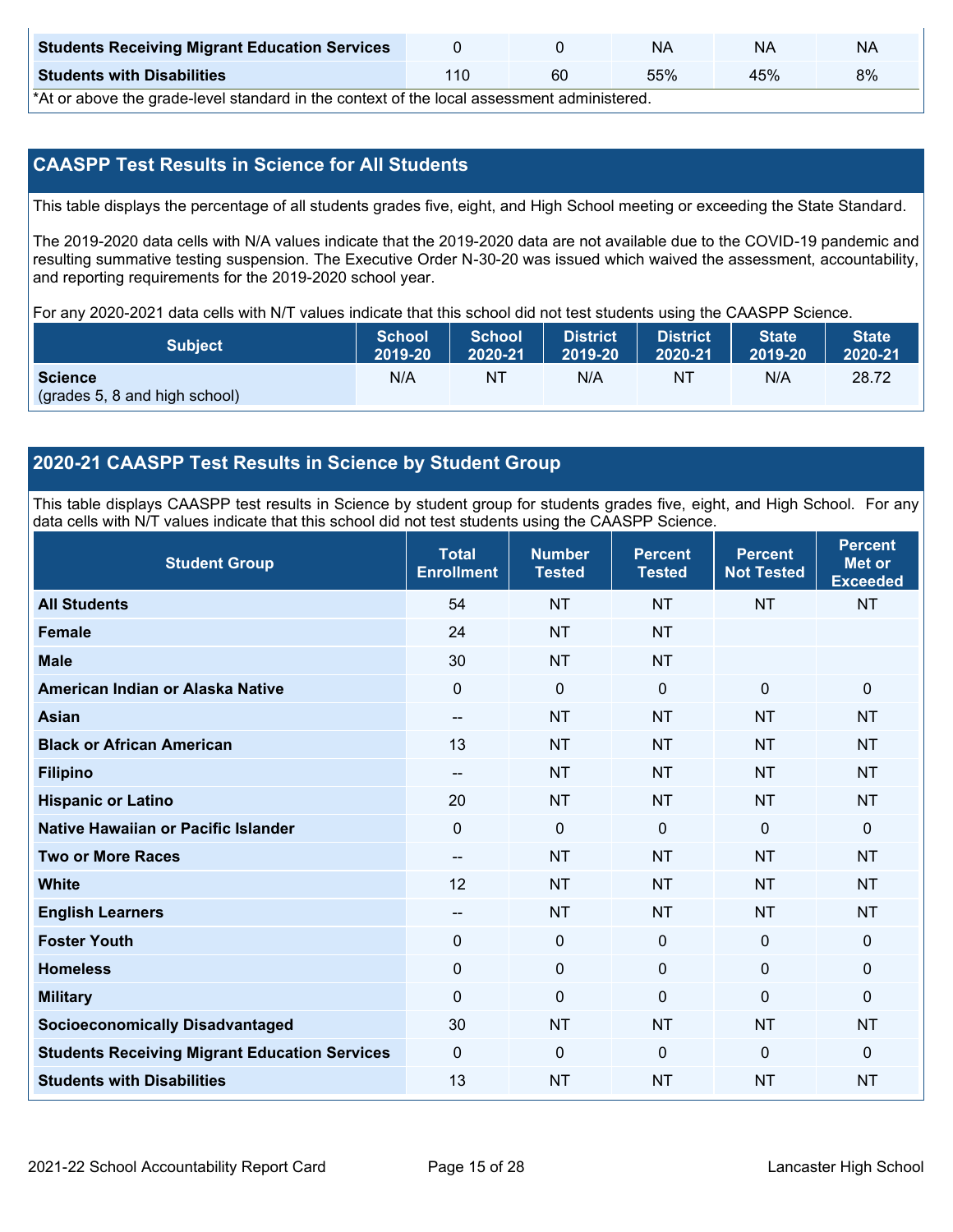### **2020-21 Career Technical Education Programs**

Lancaster High School offers a range of Career Technical Education (CTE) course options that provide a strong foundation for our students to pursue college and career opportunities within high-quality CTE courses and pathways. Course sequences from introductory to advanced options in the Arts, Media and Entertainment, Engineering, Health Sciences, and Information Technology industry sectors. Specialized programs within these sectors include the STEM Multimedia and Engineering Academy (MEA), one of the first 12 Linked Learning certified programs recognized in the state to address rigorous technical, academic, student support, and work-based learning opportunities at a high level. MEA provides small learning communities of student cohorts who learn content within integrated lessons. Students master the use of technology, find solutions to modern problems, take field trips to industry and higher education institutions, and hone their employability skills through a range of work-based learning opportunities. The CTE STEM programs use an industry-driven curriculum (Project Lead the Way) that addresses technical and career preparation content. The biomedical pathway courses offer interactive lessons that afford students a closeup into the world of CSI investigation to learn DNA code, assess symptoms, and recommend treatments. Students in the CTE classes have opportunities to receive value held industry certifications.

In addition to the support provided through categorical funding at the site, we work collaboratively with the Career Technical Education office to provide CTE opportunities for all of our students, including after-school programs that offer STEM activities and instruction.

Data is pulled from the California Longitudinal Pupil Achievement Data System (CALPADS) to provide comparison data for LnHS CTE students and progress in the College and Career Indicator for CTE pathways. Supplemental data provided in coordination with the CTE office includes work-based learning, college coursework and acceptance rates, graduation rates, and attendance.

### **2020-21 Career Technical Education (CTE) Participation**

| <b>Measure</b>                                                                                                                    | <b>CTE Program Participation</b> |
|-----------------------------------------------------------------------------------------------------------------------------------|----------------------------------|
| Number of Pupils Participating in CTE                                                                                             | 1.110                            |
| Percent of Pupils that Complete a CTE Program and Earn a High School Diploma                                                      | 54.7                             |
| Percent of CTE Courses that are Sequenced or Articulated Between the School and<br><b>Institutions of Postsecondary Education</b> | 22.7                             |

### **Course Enrollment/Completion**

This table displays the course enrollment/completion of University of California (UC) and/or California State University (CSU) admission requirements.

| <b>UC/CSU Course Measure</b>                                                | ′ Percent <sub>≀</sub> |
|-----------------------------------------------------------------------------|------------------------|
| 2020-2021 Pupils Enrolled in Courses Required for UC/CSU Admission          | 94.37                  |
| 2019-2020 Graduates Who Completed All Courses Required for UC/CSU Admission | 40.15                  |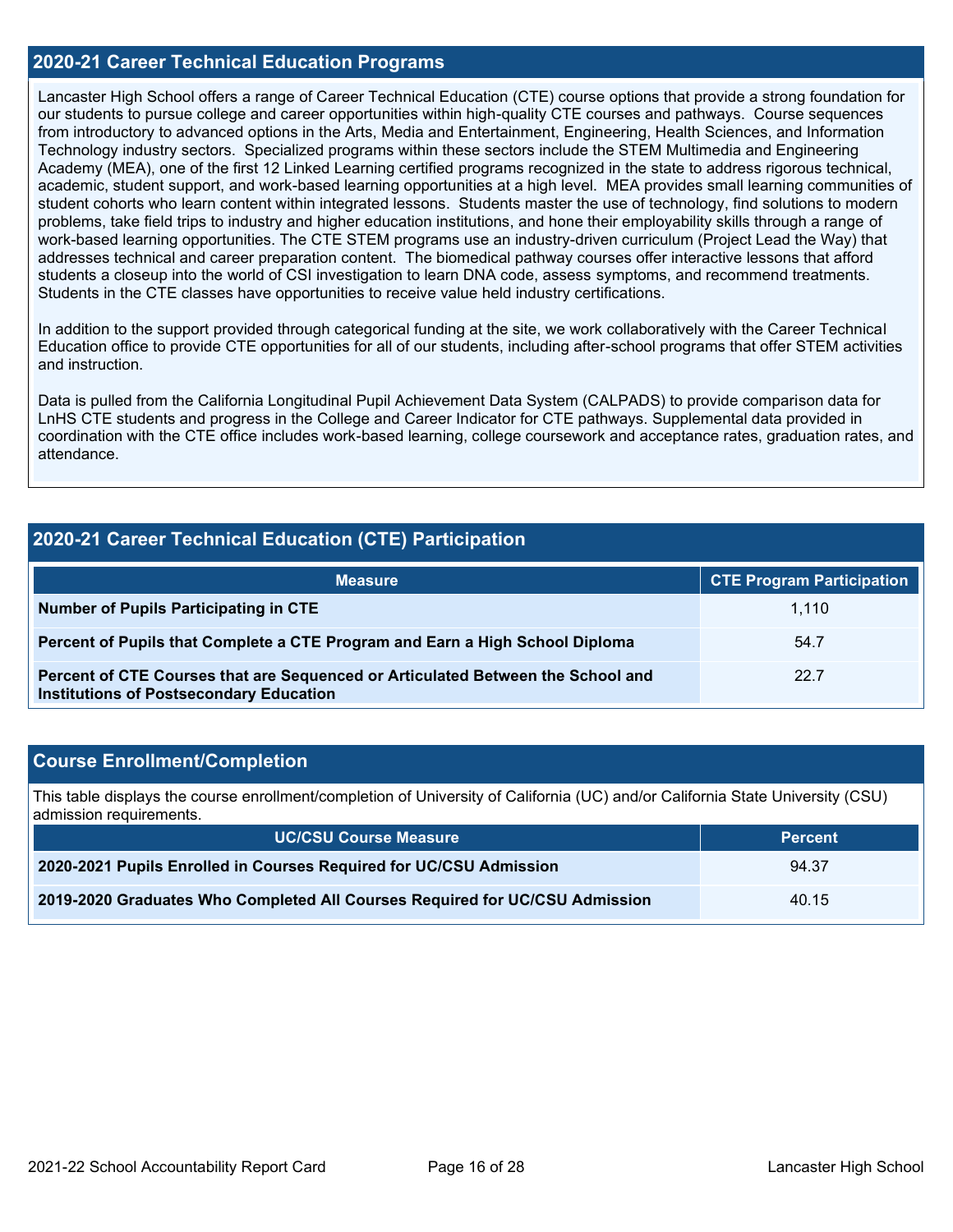## **B. Pupil Outcomes State Priority: Other Pupil Outcomes**

The SARC provides the following information relevant to the State priority: Other Pupil Outcomes (Priority 8): Pupil outcomes in the subject area of physical education.

### **2020-21 California Physical Fitness Test Results**

Due to the COVID-19 crisis, the Physical Fitness Test was suspended during the 2020-2021 school year and therefore no data are reported and each cell in this table is populated with "N/A."

| <b>Grade Level</b> | <b>Four of Six Fitness Standards</b> | <b>Five of Six Fitness Standards</b> | Percentage of Students Meeting   Percentage of Students Meeting   Percentage of Students Meeting  <br><b>Six of Six Fitness Standards</b> |
|--------------------|--------------------------------------|--------------------------------------|-------------------------------------------------------------------------------------------------------------------------------------------|
| Grade 5            | N/A                                  | N/A                                  | N/A                                                                                                                                       |
| Grade 7            | N/A                                  | N/A                                  | N/A                                                                                                                                       |
| Grade 9            | N/A                                  | N/A                                  | N/A                                                                                                                                       |

## **C. Engagement State Priority: Parental Involvement**

The SARC provides the following information relevant to the State priority: Parental Involvement (Priority 3): Efforts the school district makes to seek parent input in making decisions regarding the school district and at each school site.

### **2021-22 Opportunities for Parental Involvement**

Lancaster High School welcomes family involvement while maintaining Covid-19 health precautions. We rely on our Parent Volunteers for a number of projects, celebrations and committees at the high school. A Parent Advisory Committee (PAC) meets with the principal to discuss the school's School Plan for Student Achievement, as well as other school-related topics. Similar advisory committees exist for our English Language Learner (ELL) program. The School Site Council provides parents with an avenue to have a direct voice in school governance, as well as to discuss school-wide issues such as curriculum standards, programs, and policy decisions that would benefit from community input. Parent Engagement Workshops are offered to parents on weekends in subjects such as college readiness, homework strategies, etc.

In the spirit of unity and mutual support, your participation is desired in the hope of offering students the most relevant and valuable experiences for continued growth. A sense of community is continually sought after and extends beyond the classroom. Parents and local businesses are encouraged to be an active part of our programs. Lancaster High School pays for fingerprinting fees for our volunteers. Please contact Melissa Baranowski, Parent Volunteer Coordinator, at (661) 726-7649 x-791 to obtain information on the Parent Volunteer Program, or to ask questions regarding school committees.

## **C. Engagement State Priority: Pupil Engagement**

The SARC provides the following information relevant to the State priority: Pupil Engagement (Priority 5):

- High school dropout rates;
- High school graduation rates; and
- Chronic Absenteeism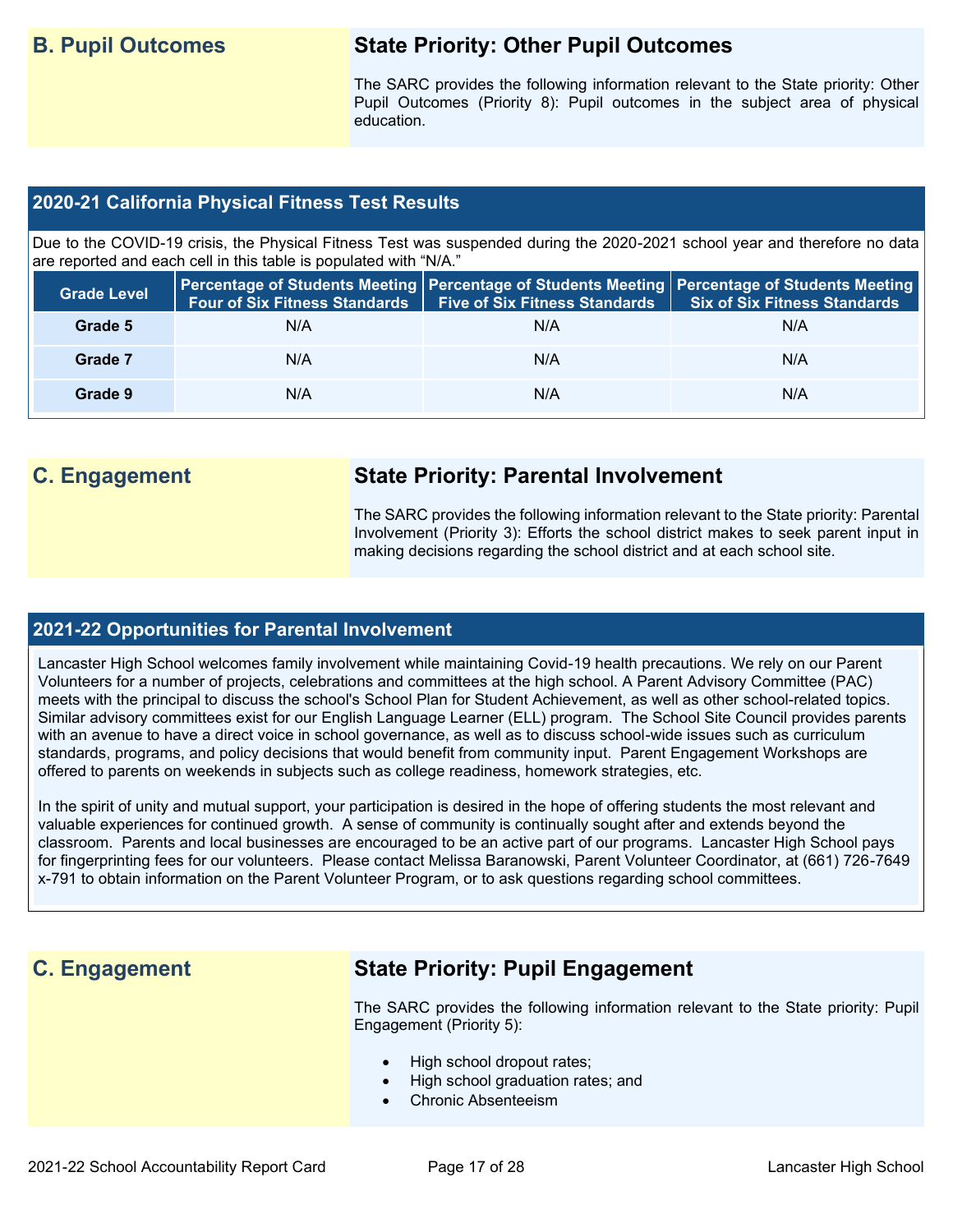### **Dropout Rate and Graduation Rate (Four-Year Cohort Rate)**

| <b>Indicator</b>       | <b>School</b><br>2018-19 | <b>School</b><br>2019-20 | <b>School</b><br>2020-21 | District<br>$2018 - 19$ | District<br>$2019 - 20$ | <b>District</b><br>2020-21 | <b>State</b><br>2018-19 | <b>State</b><br>2019-20 | <b>State</b><br>$12020-21$ |
|------------------------|--------------------------|--------------------------|--------------------------|-------------------------|-------------------------|----------------------------|-------------------------|-------------------------|----------------------------|
| <b>Dropout Rate</b>    | 11.4                     | 5.5                      | 8.3                      | $11.0^\circ$            | 9.7                     | 18.3                       | 9.0                     | 8.9                     | 9.4                        |
| <b>Graduation Rate</b> | 87.3                     | 87.1                     | 82.7                     | 78.9                    | 76.4                    | 71.9                       | 84.5                    | 84.2                    | 83.6                       |

### **2020-21 Graduation Rate by Student Group (Four-Year Cohort Rate)**

This table displays the 2020-21 graduation rate by student group. For information on the Four-Year Adjusted Cohort Graduation Rate (ACGR), visit the CDE Adjusted Cohort Graduation Rate web page at [www.cde.ca.gov/ds/ad/acgrinfo.asp.](http://www.cde.ca.gov/ds/ad/acgrinfo.asp)

| <b>Student Group</b>                                 | <b>Number of</b><br><b>Students in Cohort</b> | <b>Number of</b><br><b>Cohort Graduates</b> | <b>Cohort</b><br><b>Graduation Rate</b> |
|------------------------------------------------------|-----------------------------------------------|---------------------------------------------|-----------------------------------------|
| <b>All Students</b>                                  | 521                                           | 431                                         | 82.7                                    |
| <b>Female</b>                                        | 243                                           | 214                                         | 88.1                                    |
| <b>Male</b>                                          | 278                                           | 217                                         | 78.1                                    |
| American Indian or Alaska Native                     | 0                                             | $\mathbf 0$                                 | 0.00                                    |
| <b>Asian</b>                                         | $\overline{\phantom{a}}$                      | $\overline{\phantom{a}}$                    | $- -$                                   |
| <b>Black or African American</b>                     | 103                                           | 76                                          | 73.8                                    |
| <b>Filipino</b>                                      | 23                                            | 21                                          | 91.3                                    |
| <b>Hispanic or Latino</b>                            | 262                                           | 222                                         | 84.7                                    |
| Native Hawaiian or Pacific Islander                  | $\overline{\phantom{m}}$                      | $\overline{\phantom{a}}$                    | --                                      |
| <b>Two or More Races</b>                             | 33                                            | 28                                          | 84.8                                    |
| <b>White</b>                                         | 91                                            | 76                                          | 83.5                                    |
| <b>English Learners</b>                              | 47                                            | 34                                          | 72.3                                    |
| <b>Foster Youth</b>                                  | 20                                            | $9\,$                                       | 45.0                                    |
| <b>Homeless</b>                                      | --                                            | --                                          | --                                      |
| <b>Socioeconomically Disadvantaged</b>               | 397                                           | 320                                         | 80.6                                    |
| <b>Students Receiving Migrant Education Services</b> | 0.0                                           | 0.0                                         | 0.0                                     |
| <b>Students with Disabilities</b>                    | 78                                            | 39                                          | 50.0                                    |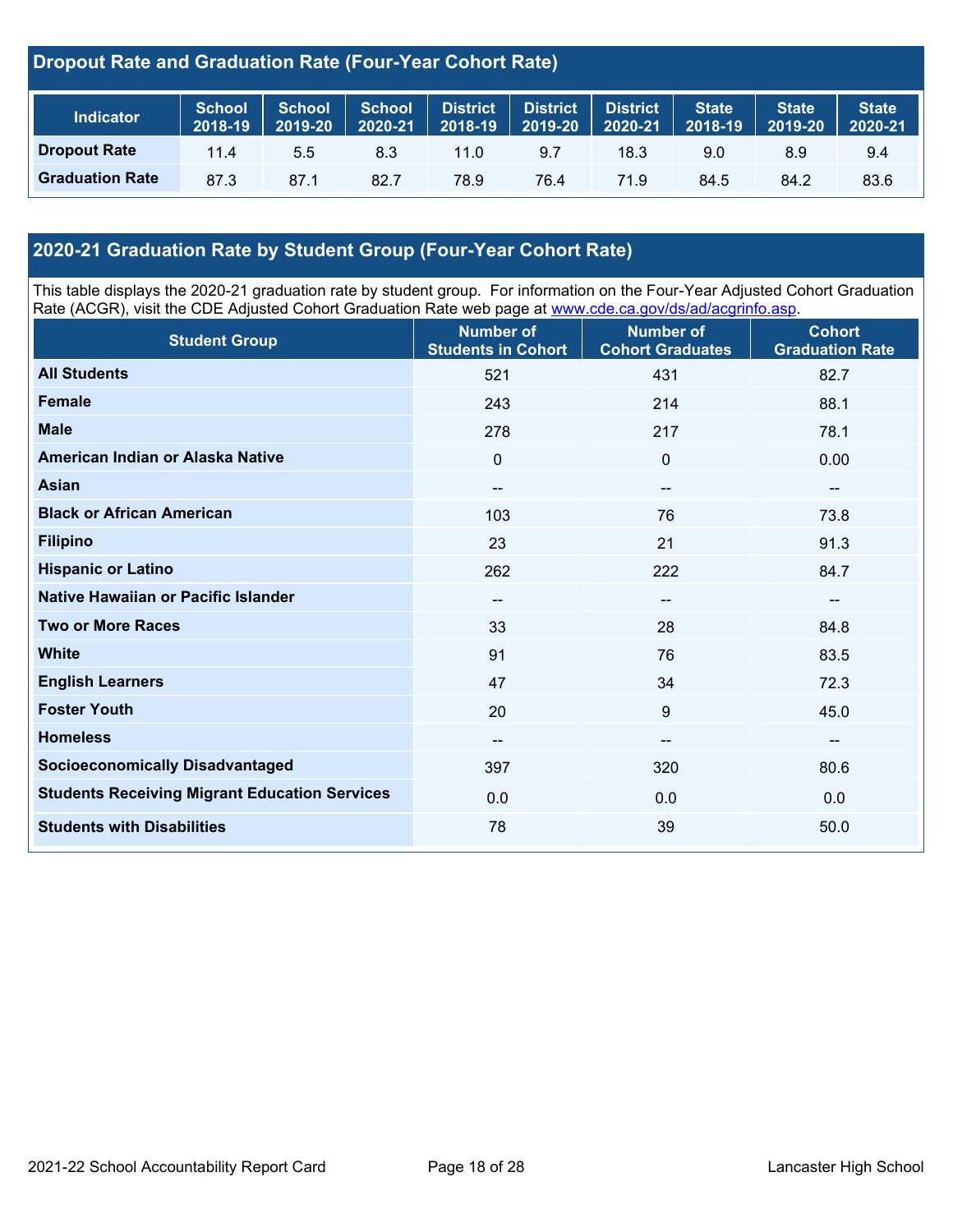### **2020-21 Chronic Absenteeism by Student Group**

| <b>Student Group</b>                                 | <b>Cumulative</b><br><b>Enrollment</b> | <b>Chronic</b><br><b>Absenteeism</b><br><b>Eligible Enrollment</b> | <b>Chronic</b><br><b>Absenteeism</b><br><b>Count</b> | <b>Chronic</b><br><b>Absenteeism</b><br><b>Rate</b> |
|------------------------------------------------------|----------------------------------------|--------------------------------------------------------------------|------------------------------------------------------|-----------------------------------------------------|
| <b>All Students</b>                                  | 2879                                   | 2715                                                               | 783                                                  | 28.8                                                |
| <b>Female</b>                                        | 1382                                   | 1310                                                               | 328                                                  | 25.0                                                |
| <b>Male</b>                                          | 1497                                   | 1405                                                               | 455                                                  | 32.4                                                |
| American Indian or Alaska Native                     | 9                                      | 8                                                                  | $\overline{4}$                                       | 50.0                                                |
| Asian                                                | 30                                     | 28                                                                 | 5                                                    | 17.9                                                |
| <b>Black or African American</b>                     | 659                                    | 605                                                                | 242                                                  | 40.0                                                |
| <b>Filipino</b>                                      | 97                                     | 97                                                                 | 16                                                   | 16.5                                                |
| <b>Hispanic or Latino</b>                            | 1487                                   | 1418                                                               | 363                                                  | 25.6                                                |
| Native Hawaiian or Pacific Islander                  | 5                                      | 5                                                                  | 1                                                    | 20.0                                                |
| <b>Two or More Races</b>                             | 171                                    | 161                                                                | 48                                                   | 29.8                                                |
| <b>White</b>                                         | 421                                    | 393                                                                | 104                                                  | 26.5                                                |
| <b>English Learners</b>                              | 177                                    | 168                                                                | 54                                                   | 32.1                                                |
| <b>Foster Youth</b>                                  | 73                                     | 67                                                                 | 29                                                   | 43.3                                                |
| <b>Homeless</b>                                      | 22                                     | 19                                                                 | 11                                                   | 57.9                                                |
| <b>Socioeconomically Disadvantaged</b>               | 1901                                   | 1791                                                               | 588                                                  | 32.8                                                |
| <b>Students Receiving Migrant Education Services</b> | $\overline{7}$                         | $\overline{7}$                                                     | $\mathbf{3}$                                         | 42.9                                                |
| <b>Students with Disabilities</b>                    | 462                                    | 425                                                                | 177                                                  | 41.6                                                |

# **C. Engagement State Priority: School Climate**

The SARC provides the following information relevant to the State priority: School Climate (Priority 6):

- Pupil suspension rates;
- Pupil expulsion rates; and
- Other local measures on the sense of safety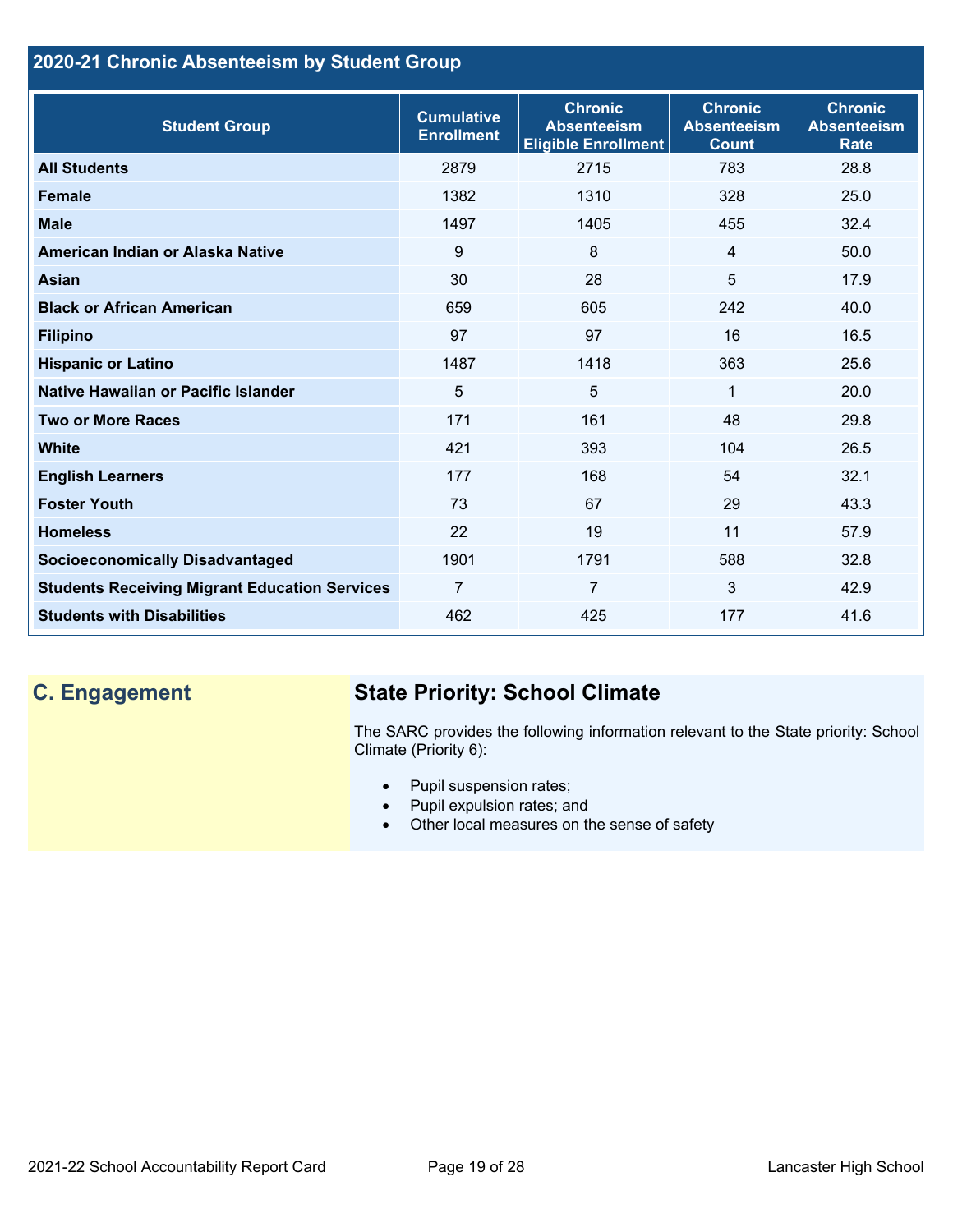### **Suspensions and Expulsions**

This table displays suspensions and expulsions data collected between July through June, each full school year respectively. Data collected during the 2020-21 school year may not be comparable to earlier years of this collection due to differences in learning mode instruction in response to the COVID-19 pandemic.

| <b>Subject</b>     | <b>School</b><br>2018-19 | <b>School</b><br>2020-21 | <b>District</b><br>2018-19 | <b>District</b><br>2020-21 | <b>State</b><br>2018-19 | <b>State</b><br>2020-21 |
|--------------------|--------------------------|--------------------------|----------------------------|----------------------------|-------------------------|-------------------------|
| <b>Suspensions</b> | 9.91                     | 0.00                     | 7.95                       | 0.07                       | 3.47                    | 0.20                    |
| <b>Expulsions</b>  | 0.21                     | 0.00                     | 0.24                       | 0.00                       | 0.08                    | 0.00                    |

This table displays suspensions and expulsions data collected between July through February, partial school year due to the COVID-19 pandemic. The 2019-2020 suspensions and expulsions rate data are not comparable to other year data because the 2019-2020 school year is a partial school year due to the COVID-19 crisis. As such, it would be inappropriate to make any comparisons in rates of suspensions and expulsions in the 2019-2020 school year compared to other school years.

| <b>Subject</b>     | <b>School</b><br>2019-20 | <b>District</b><br>2019-20 | <b>State</b><br>2019-20 |
|--------------------|--------------------------|----------------------------|-------------------------|
| <b>Suspensions</b> | 7 19                     | 5.43                       | 2.45                    |
| <b>Expulsions</b>  | 0.00                     | 0.12                       | 0.05                    |

### **2020-21 Suspensions and Expulsions by Student Group**

| <b>Student Group</b>                                 | <b>Suspensions Rate</b> | <b>Expulsions Rate</b> |
|------------------------------------------------------|-------------------------|------------------------|
| <b>All Students</b>                                  | 0.00                    | 0.00                   |
| Female                                               | 0.00                    | 0.00                   |
| <b>Male</b>                                          | 0.00                    | 0.00                   |
| American Indian or Alaska Native                     | 0.00                    | 0.00                   |
| Asian                                                | 0.00                    | 0.00                   |
| <b>Black or African American</b>                     | 0.00                    | 0.00                   |
| <b>Filipino</b>                                      | 0.00                    | 0.00                   |
| <b>Hispanic or Latino</b>                            | 0.00                    | 0.00                   |
| Native Hawaiian or Pacific Islander                  | 0.00                    | 0.00                   |
| <b>Two or More Races</b>                             | 0.00                    | 0.00                   |
| <b>White</b>                                         | 0.00                    | 0.00                   |
| <b>English Learners</b>                              | 0.00                    | 0.00                   |
| <b>Foster Youth</b>                                  | 0.00                    | 0.00                   |
| <b>Homeless</b>                                      | 0.00                    | 0.00                   |
| <b>Socioeconomically Disadvantaged</b>               |                         |                        |
| <b>Students Receiving Migrant Education Services</b> | 0.00                    | 0.00                   |
| <b>Students with Disabilities</b>                    |                         |                        |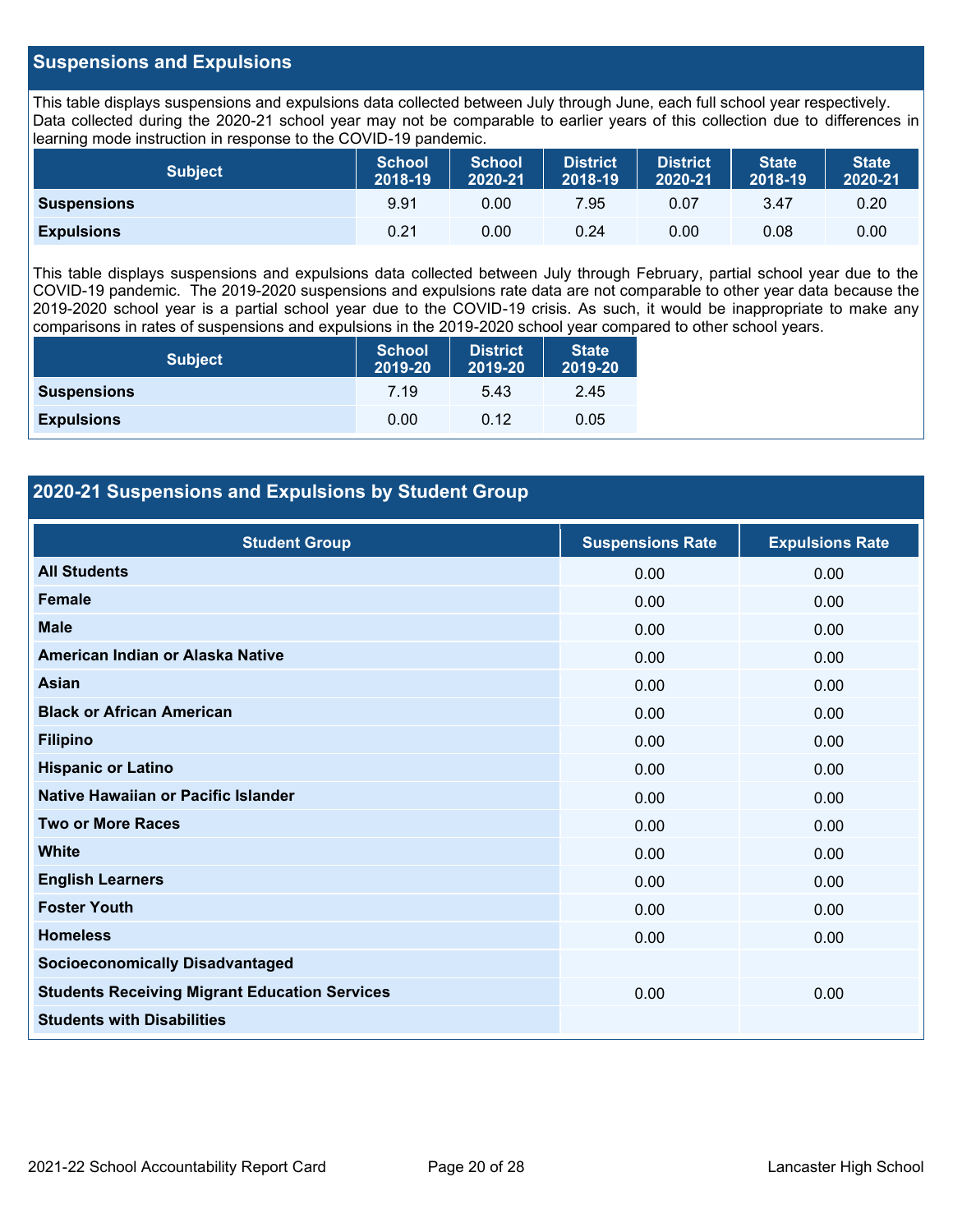### **2021-22 School Safety Plan**

School safety continues to remain a top priority. Issues that revolve around safety include, but are not limited to: school climate, violence on campus, crisis preparedness, school/law enforcement relations, and alcohol/drug use. Lancaster High School's Safety Action Plan is updated and reviewed annually. The LnHS School Safety Plan can be viewed in its entirety at <http://www.lnhs.org/SchoolSafetyPlan.pdf> (PDF Format) and copies can be obtained in the Administration Office. Our maintenance, custodial, and grounds crew work year-round to ensure that the campus remains in top condition. The campus has two lunch schedules and a snack to help alleviate overcrowding.

In addition to safety enhancements across the District (see below), Lancaster High School provides campus safety conversations for students in class and at lunch. Perimeter and gate checks are enforced, and administration and security are present in numbers before and after school, as well as during snack and lunch periods.

### District Statement:

We want our community to be aware of our continued commitment to safety which includes multiple, proactive approaches to fortifying security throughout our schools.

In April and June 2018, we conducted safety reviews of our campuses that resulted in the implementation of enhanced safety measures. These measures vary by school and include enhanced fencing, additional security and counseling personnel, updated surveillance cameras, front entrance modifications, and door locking devices. We also incorporated additional training with the Lancaster Sheriff's Station and revised student, staff, and visitor identification processes.

For more than 25 years, we have had a dedicated school deputy on campus each day. In addition to this, we continue to focus on our students' social emotional needs through various programs and counseling outreach, provide safety training to our students and staff, and underscore the importance of vigilance through "See Something, Say Something." Our district and site websites have links to confidential student referral forms, where students and parents are able to submit safety concerns for administration to address.

### **2018-19 Secondary Average Class Size and Class Size Distribution**

This table displays the 2018-19 average class size and class size distribution. The columns titled "Number of Classes" indicates how many classes fall into each size category (a range of total students per classroom). At the secondary school level, this information is reported by subject area rather than grade level.

| <b>Subject</b>               | <b>Average</b><br><b>Class</b><br><b>Size</b> | <b>1-22 Students</b> | Number of Classes with   Number of Classes with<br>23-32 Students | <b>Number of Classes with</b><br>33+ Students |
|------------------------------|-----------------------------------------------|----------------------|-------------------------------------------------------------------|-----------------------------------------------|
| <b>English Language Arts</b> | 22                                            | 50                   | 20                                                                | 46                                            |
| <b>Mathematics</b>           | 25                                            | 31                   | 26                                                                | 36                                            |
| <b>Science</b>               | 24                                            | 28                   | 26                                                                | 33                                            |
| <b>Social Science</b>        | 23                                            | 35                   | 9                                                                 | 36                                            |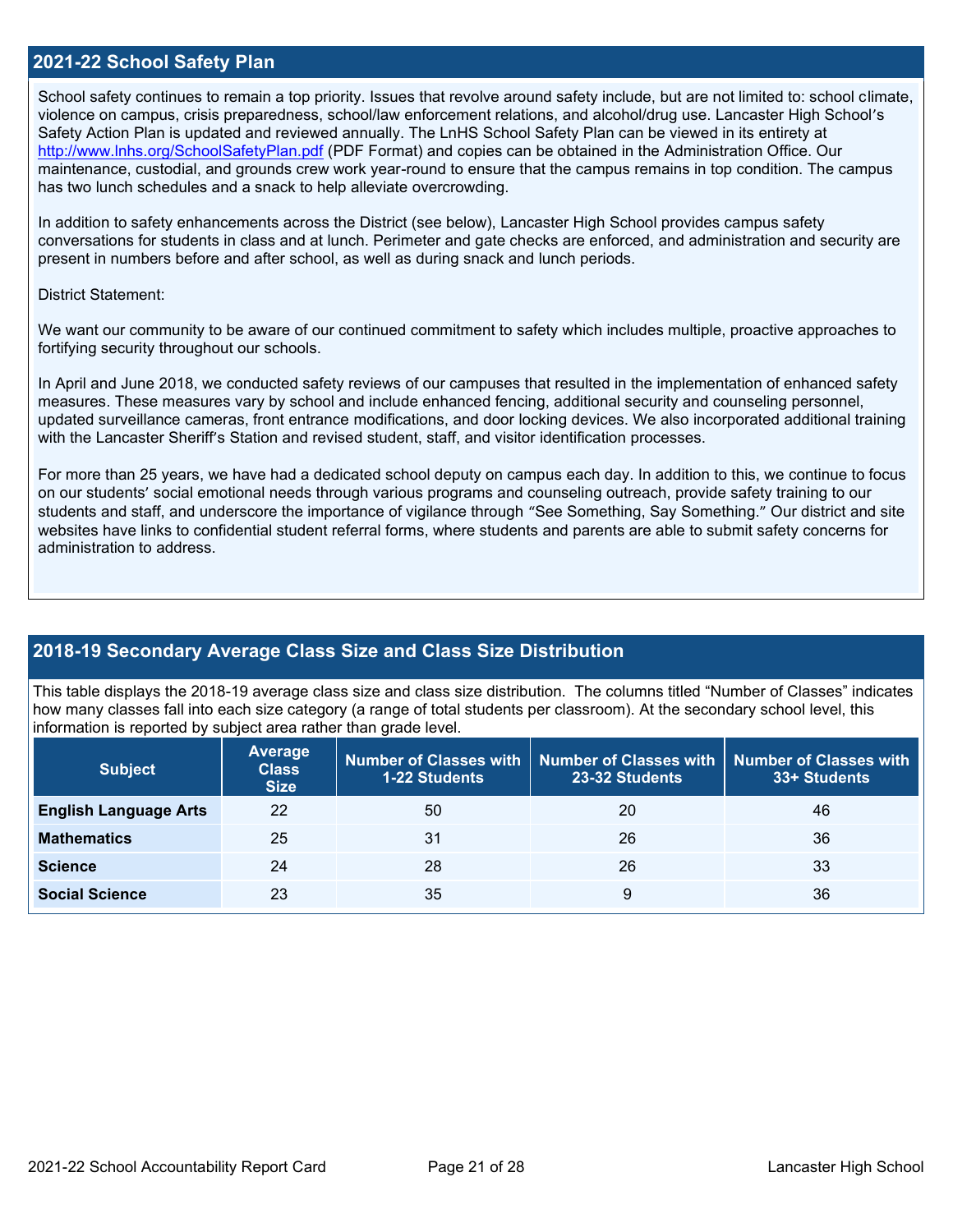### **2019-20 Secondary Average Class Size and Class Size Distribution**

This table displays the 2019-20 average class size and class size distribution. The columns titled "Number of Classes" indicates how many classes fall into each size category (a range of total students per classroom). At the secondary school level, this information is reported by subject area rather than grade level.

| <b>Subject</b>               | <b>Average</b><br><b>Class</b><br><b>Size</b> | Number of Classes with<br><b>1-22 Students</b> | <b>Number of Classes with</b><br>23-32 Students | <b>Number of Classes with</b><br>33+ Students |
|------------------------------|-----------------------------------------------|------------------------------------------------|-------------------------------------------------|-----------------------------------------------|
| <b>English Language Arts</b> | 20                                            | 68                                             | 26                                              | 41                                            |
| <b>Mathematics</b>           | 22                                            | 44                                             | 39                                              | 27                                            |
| <b>Science</b>               | 22                                            | 30                                             | 28                                              | 19                                            |
| <b>Social Science</b>        | 21                                            | 44                                             | 19                                              | 35                                            |

### **2020-21 Secondary Average Class Size and Class Size Distribution**

This table displays the 2020-21 average class size and class size distribution. The columns titled "Number of Classes" indicates how many classes fall into each size category (a range of total students per classroom). At the secondary school level, this information is reported by subject area rather than grade level.

| <b>Subject</b>               | <b>Average</b><br><b>Class</b><br><b>Size</b> | Number of Classes with<br><b>1-22 Students</b> | Number of Classes with   Number of Classes with<br>23-32 Students | 33+ Students |
|------------------------------|-----------------------------------------------|------------------------------------------------|-------------------------------------------------------------------|--------------|
| <b>English Language Arts</b> | 18                                            | 74                                             | 42                                                                | 26           |
| <b>Mathematics</b>           | 21                                            | 45                                             | 40                                                                | 26           |
| <b>Science</b>               | 21                                            | 32                                             | 22                                                                | 23           |
| <b>Social Science</b>        | 19                                            | 51                                             | 17                                                                | 30           |

### **2020-21 Ratio of Pupils to Academic Counselor**

This table displays the ratio of pupils to Academic Counselor. One full time equivalent (FTE) equals one staff member working full time; one FTE could also represent two staff members who each work 50 percent of full time.

| <b>Title</b>                        | <b>Ratio</b> |
|-------------------------------------|--------------|
| <b>Pupils to Academic Counselor</b> | 378          |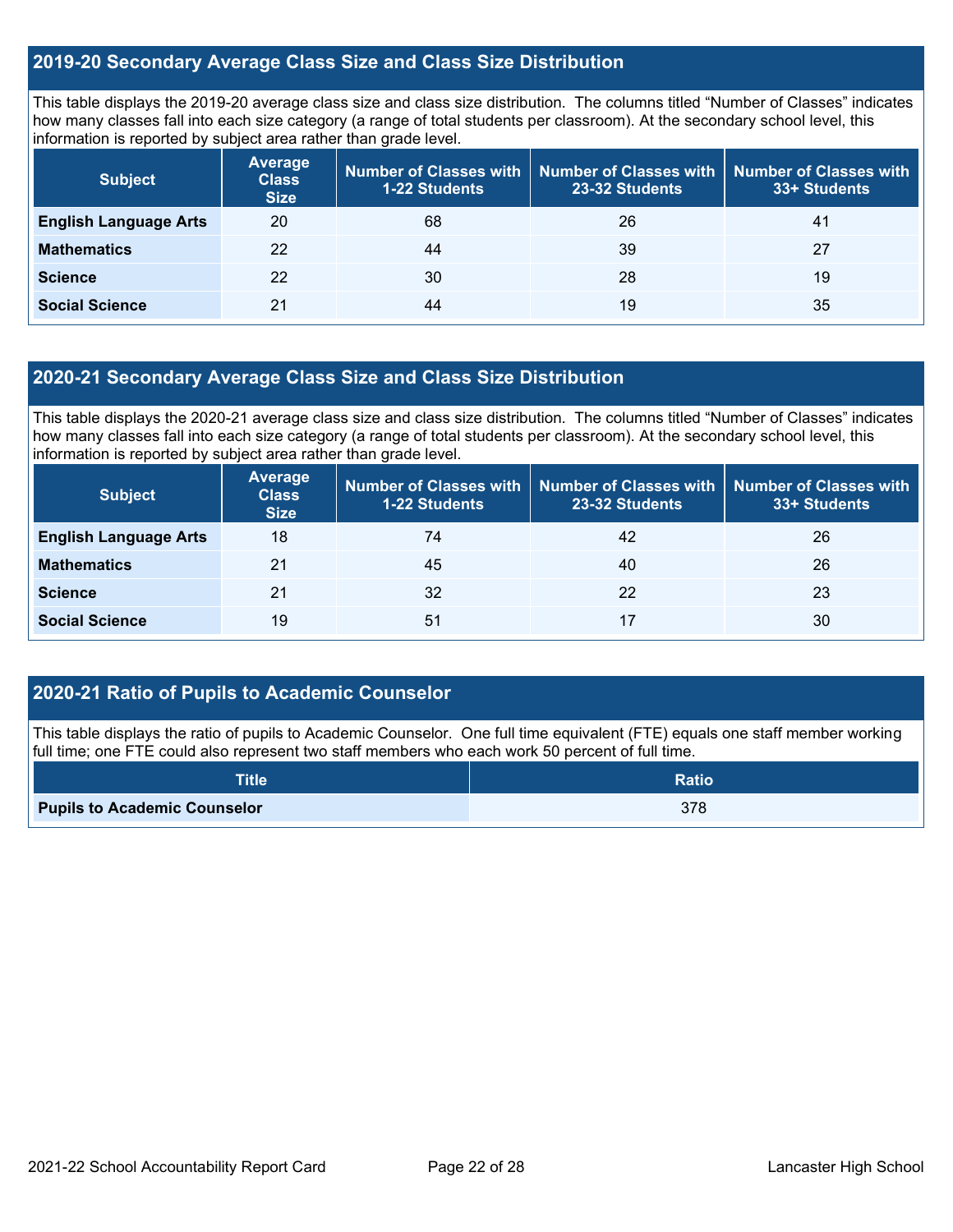### **2020-21 Student Support Services Staff**

This table displays the number of FTE support staff assigned to this school. One full time equivalent (FTE) equals one staff member working full time; one FTE could also represent two staff members who each work 50 percent of full time.

| <b>Title</b>                                                         | <b>Number of FTE Assigned to School</b> |
|----------------------------------------------------------------------|-----------------------------------------|
| <b>Counselor (Academic, Social/Behavioral or Career Development)</b> |                                         |
| Library Media Teacher (Librarian)                                    | $\mathbf{0}$                            |
| <b>Library Media Services Staff (Paraprofessional)</b>               | $\overline{0}$                          |
| <b>Psychologist</b>                                                  | 3                                       |
| <b>Social Worker</b>                                                 | $\mathbf{0}$                            |
| <b>Speech/Language/Hearing Specialist</b>                            | 0.9                                     |
| <b>Resource Specialist (non-teaching)</b>                            | $\Omega$                                |
| <b>Other</b>                                                         | 1.8                                     |

### **2019-20 Expenditures Per Pupil and School Site Teacher Salaries**

This table displays the 2019-20 expenditures per pupil and average teach salary for this school. Cells with N/A values do not require data.

| <b>Level</b>                                         | <b>Total</b><br><b>Expenditures</b><br><b>Per Pupil</b> | <b>Expenditures</b><br><b>Per Pupil</b><br>(Restricted) | <b>Expenditures</b><br><b>Per Pupil</b><br>(Unrestricted) | <b>Average</b><br><b>Teacher</b><br><b>Salary</b> |
|------------------------------------------------------|---------------------------------------------------------|---------------------------------------------------------|-----------------------------------------------------------|---------------------------------------------------|
| <b>School Site</b>                                   | \$8,727.22                                              | \$2,908.57                                              | \$5,818.64                                                | \$120,066.98                                      |
| <b>District</b>                                      | N/A                                                     | N/A                                                     | \$6,327.41                                                | \$82,536                                          |
| <b>Percent Difference - School Site and District</b> | N/A                                                     | N/A                                                     | $-8.4$                                                    | 37.0                                              |
| <b>State</b>                                         |                                                         |                                                         | \$8,444                                                   | \$92,222                                          |
| <b>Percent Difference - School Site and State</b>    | N/A                                                     | N/A                                                     | $-36.8$                                                   | 26.2                                              |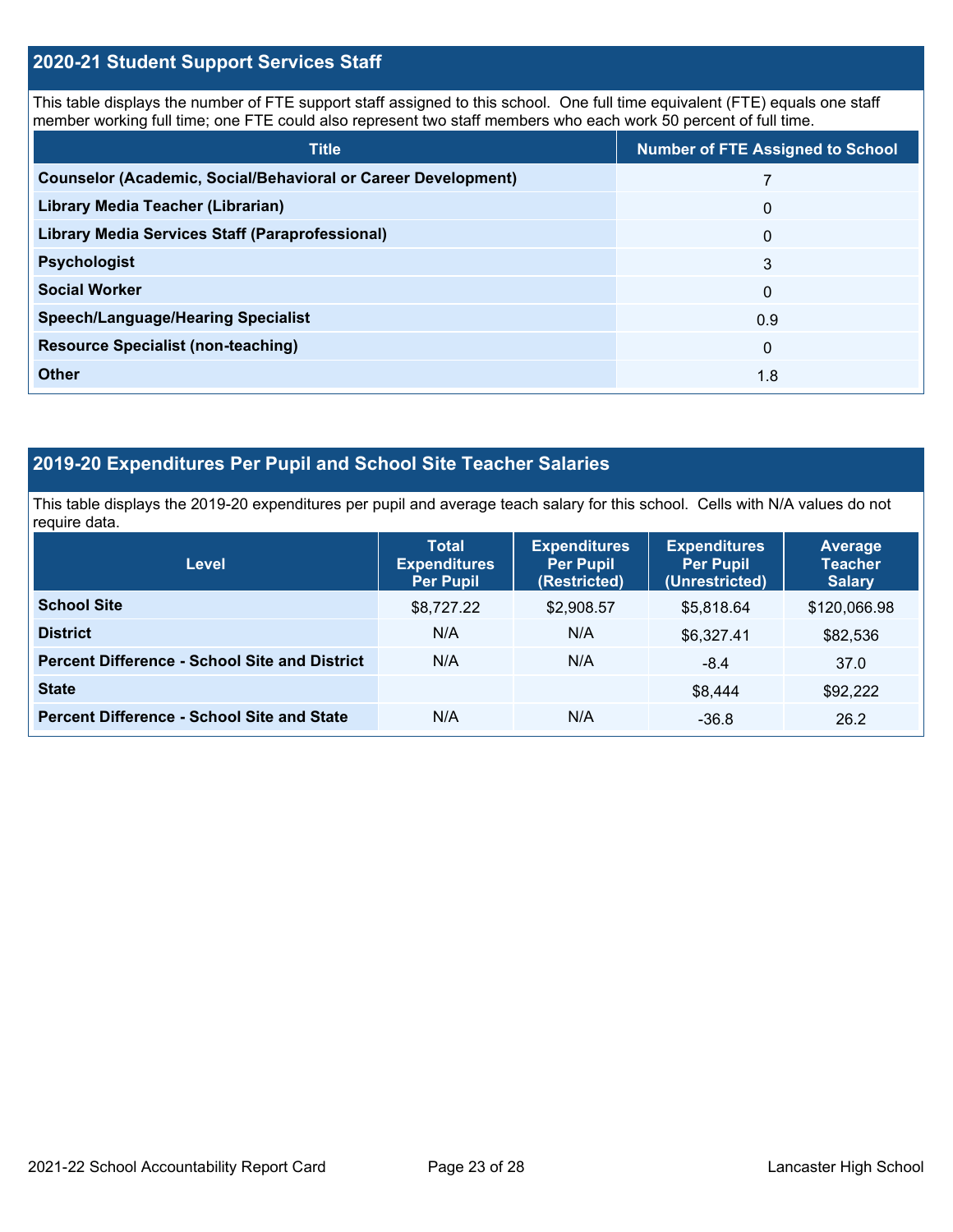### **2020-21 Types of Services Funded**

Instructional Partners have been hired to support teachers in improving instructional practices to most effectively implement rigor in our classrooms. AVID strategies, CCSS, Academic Language Development, AOL instructional model, digital literacy, data collection/analysis/utilization, and building positive relationships with students, to help ensure a highly effective instructional program for students is a focus. The AVID program is supported through hiring an AVID coordinator, paying for substitutes for professional development, collaboration time, professional development and conferences, additional collaboration hours, and AVID tutors. A College/Career Liaison is provided with an Advanced Placement Emphasis to monitor the progress of AP students, pull performance data, provide AP-specific tutoring/workshops and parent workshops to improve student achievement in AP classes and on AP exams. Support is provided for the extension of the Biomedical Pathway and replacing consumed items or updating/replacing equipment as necessary, purchasing software and equipment to support digital literacy, and staff development through additional hours for Biomedical teachers in developing the pathway according to PLTW and Linked Learning concepts. After-school tutoring is provided for students. Teachers are provided with opportunities to collaborate in developing common assessments, reviewing data, etc. Instructional Materials for Interactive Notebooks, Read 180, Arts, etc., are provided to teachers. A Freshman Focus is funded to ensure freshmen are supported in the following areas: Feeder School Outreach (Road Show & LINK Crew Activities), Academic Supports (Tutoring/Monitoring), Transition Activities (Freshman Conference), and Parent Outreach. Subs/conference periods are paid to support proctoring ELPAC, AP, SBA, and SAT, as well as additional hours for a testing coordinator. Algebra I and Algebra 2 Teams align lesson plans, develop common assessments, review data on a consistent basis, and provide interventions. Student retention is supported in programs through holding parent conferences throughout the year to discuss academics, goals, etc. Supplemental Instruction and Grade Improvement (10th, 11th, and 12th) are provided to students. An AP Coordinator is funded to assist with program management and testing logistics. Science department collaboration is provided to assist with NGSS implementation.

### **2019-20 Teacher and Administrative Salaries**

This table displays the 2019-20 Teacher and Administrative salaries. For detailed information on salaries, see the CDE Certification Salaries & Benefits web page at [http://www.cde.ca.gov/ds/fd/cs/.](http://www.cde.ca.gov/ds/fd/cs/)

| Category                                             | <b>District</b><br><b>Amount</b> | <b>State Average</b><br>for Districts<br>in Same Category |  |
|------------------------------------------------------|----------------------------------|-----------------------------------------------------------|--|
| <b>Beginning Teacher Salary</b>                      | \$43,341                         | \$54,687                                                  |  |
| <b>Mid-Range Teacher Salary</b>                      | \$78,888                         | \$92,222                                                  |  |
| <b>Highest Teacher Salary</b>                        | \$111,782                        | \$114,208                                                 |  |
| <b>Average Principal Salary (Elementary)</b>         | \$0                              | \$143,647                                                 |  |
| <b>Average Principal Salary (Middle)</b>             | \$0                              | \$145,785                                                 |  |
| <b>Average Principal Salary (High)</b>               | \$137,990                        | \$162,322                                                 |  |
| <b>Superintendent Salary</b>                         | \$308,342                        | \$258,950                                                 |  |
| <b>Percent of Budget for Teacher Salaries</b>        | 30%                              | 32%                                                       |  |
| <b>Percent of Budget for Administrative Salaries</b> | 5%                               | 5%                                                        |  |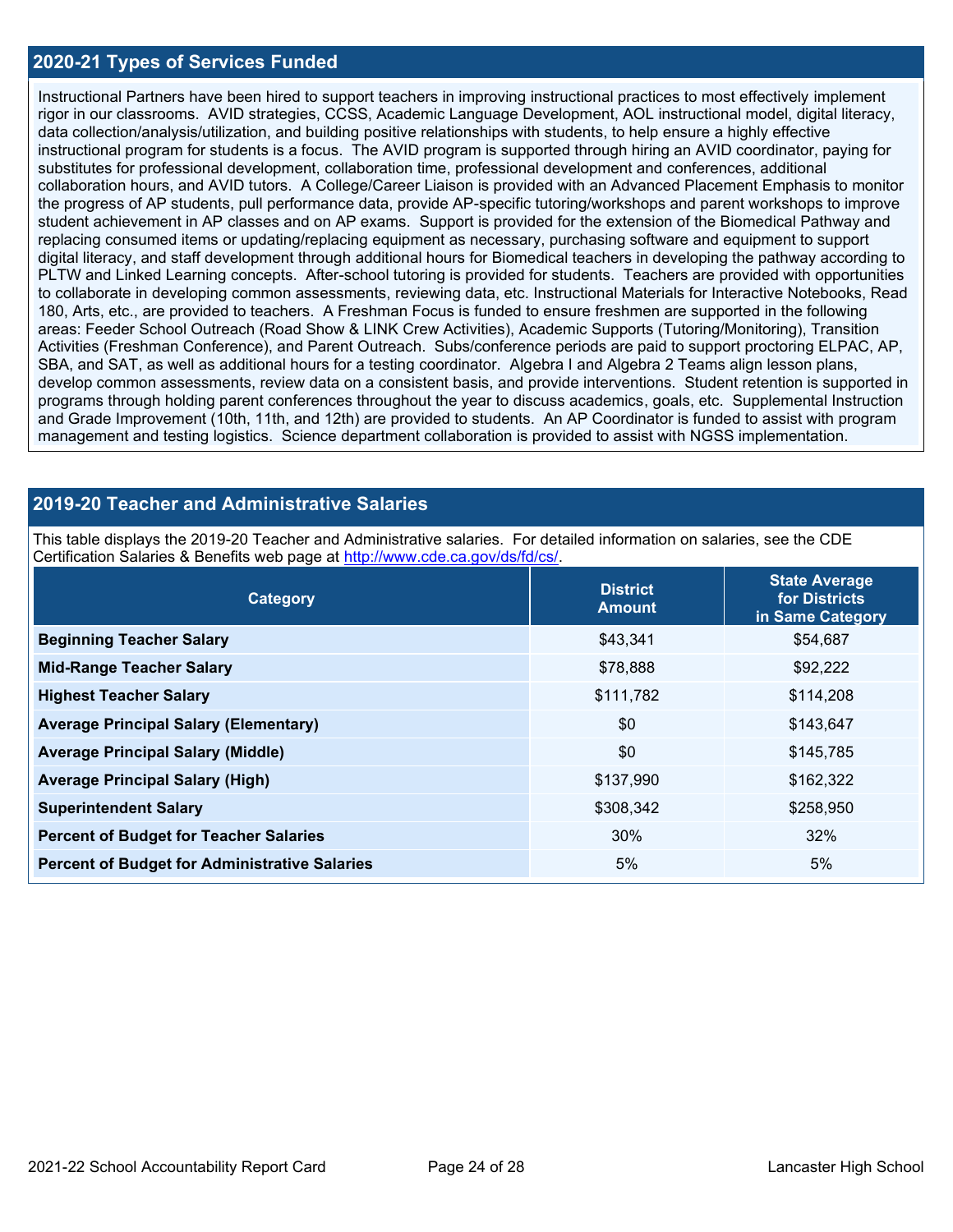| 2020-21 Advanced Placement (AP) Courses                                                                                                    |      |  |  |  |  |
|--------------------------------------------------------------------------------------------------------------------------------------------|------|--|--|--|--|
| This table displays the percent of student in AP courses at this school.                                                                   |      |  |  |  |  |
| <b>Percent of Students in AP Courses</b>                                                                                                   | 24.9 |  |  |  |  |
| This table displays the number of AP courses offered at this school where there are student course enrollments of at least one<br>student. |      |  |  |  |  |
|                                                                                                                                            |      |  |  |  |  |

| <b>Subject</b>                  | <b>Number of AP Courses Offered</b> |
|---------------------------------|-------------------------------------|
| <b>Computer Science</b>         | 0                                   |
| <b>English</b>                  | 11                                  |
| <b>Fine and Performing Arts</b> | 1                                   |
| <b>Foreign Language</b>         | 3                                   |
| <b>Mathematics</b>              | 5                                   |
| <b>Science</b>                  | 4                                   |
| <b>Social Science</b>           | 17                                  |
| <b>Total AP Courses Offered</b> | 44                                  |

### **Professional Development**

Numerous days are dedicated during each school year to staff development where teachers and administrators analyze school data and learn educational best practices. Staff members are encouraged to attend conferences & workshops, participate in district and site professional development, and work collaboratively with colleagues.

This table displays the number of school days dedicated to staff development and continuous improvement.

| <b>Subject</b>                                                                  |  |    | 2019-20 2020-21 2021-22 |
|---------------------------------------------------------------------------------|--|----|-------------------------|
| Number of school days dedicated to Staff Development and Continuous Improvement |  | 40 |                         |

# **Antelope Valley Union High School District 2020-21 Local Accountability Report Card (LARC) Addendum**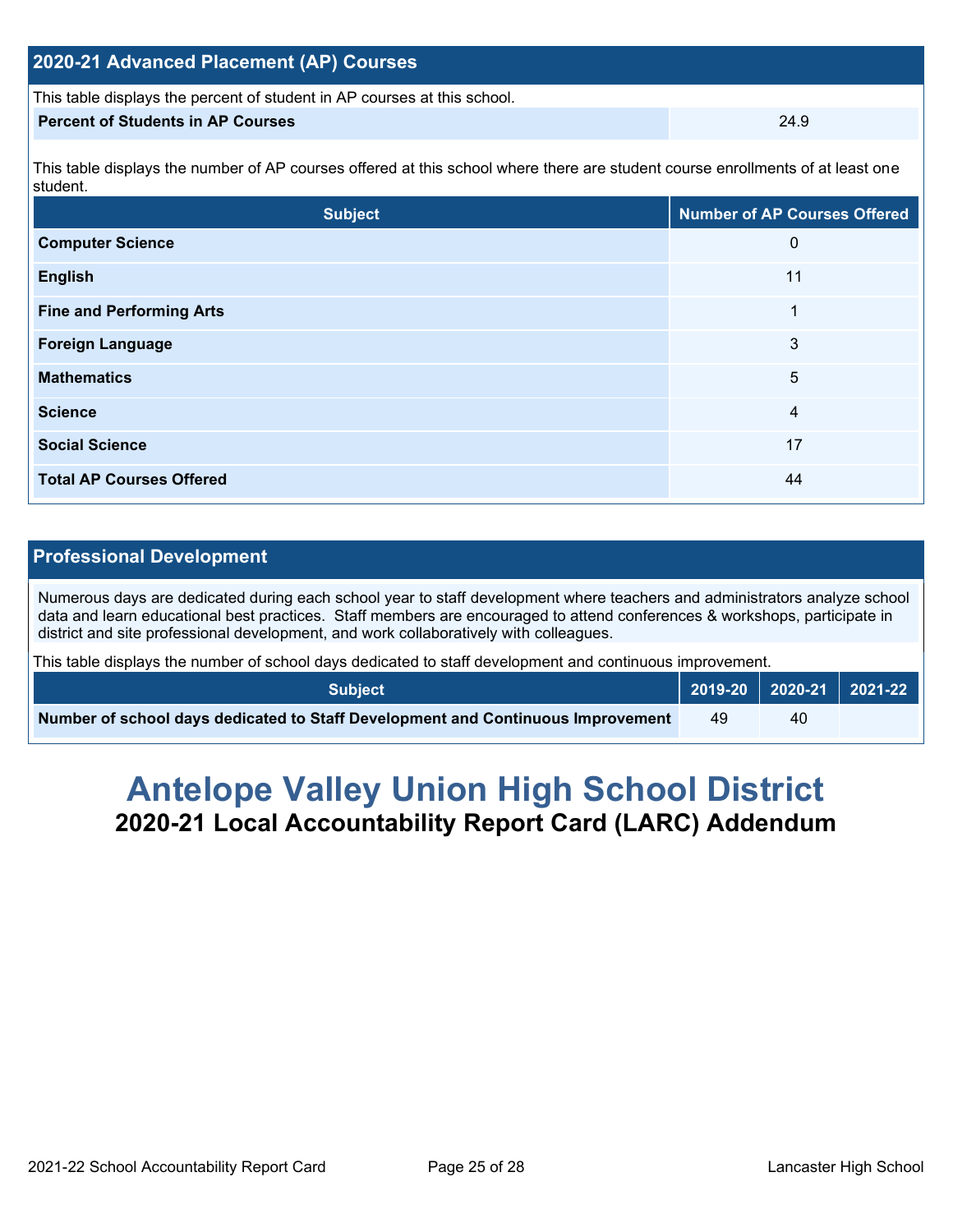# **Local Accountability Report Card (LARC) Addendum**

**2020-21 Local Accountability Report Card (LARC) Addendum Overview**



On July 14, 2021, the California State Board of Education (SBE) determined that the California Department of Education (CDE) will use the SARC as the mechanism to conduct a one-time data collection of the LEA-level aggregate test results of all school's local assessments administered during the 2020–2021 school year in order to meet the federal Every Students Succeeds Act (ESSA) reporting requirement for the Local Educational Agency Accountability Report Cards (LARCs).

Each local educational agency (LEA) is responsible for preparing and posting their annual LARC in accordance with the federal ESSA. As a courtesy, the CDE prepares and posts the LARCs on behalf of all LEAs.

Only for the 2020–2021 school year and the 2020–2021 LARCs, LEAs are required to report their aggregate local assessments test results at the LEA-level to the CDE by populating the tables below via the SARC. These data will be used to meet the LEAs' federal requirement for their LARCs. Note that it is the responsibility of the school and LEA to ensure that all student privacy and suppression rules are in place when reporting data in Tables 3 and 4 in the Addendum, as applicable.

The tables below are not part of the SBE approved 2020–2021 SARC template but rather are the mechanism by which these required data will be collected from LEAs.

For purposes of the LARC and the following tables, an LEA is defined as a school district, a county office of education, or a direct funded charter school.

| 2021-22 District Contact Information |                                            |  |  |  |
|--------------------------------------|--------------------------------------------|--|--|--|
| <b>District Name</b>                 | Antelope Valley Union High School District |  |  |  |
| <b>Phone Number</b>                  | 661-948-7655                               |  |  |  |
| Superintendent                       | Greg Nehen                                 |  |  |  |
| <b>Email Address</b>                 | gnehen@avhsd.org                           |  |  |  |
| <b>District Website Address</b>      | www.avdistrict.org                         |  |  |  |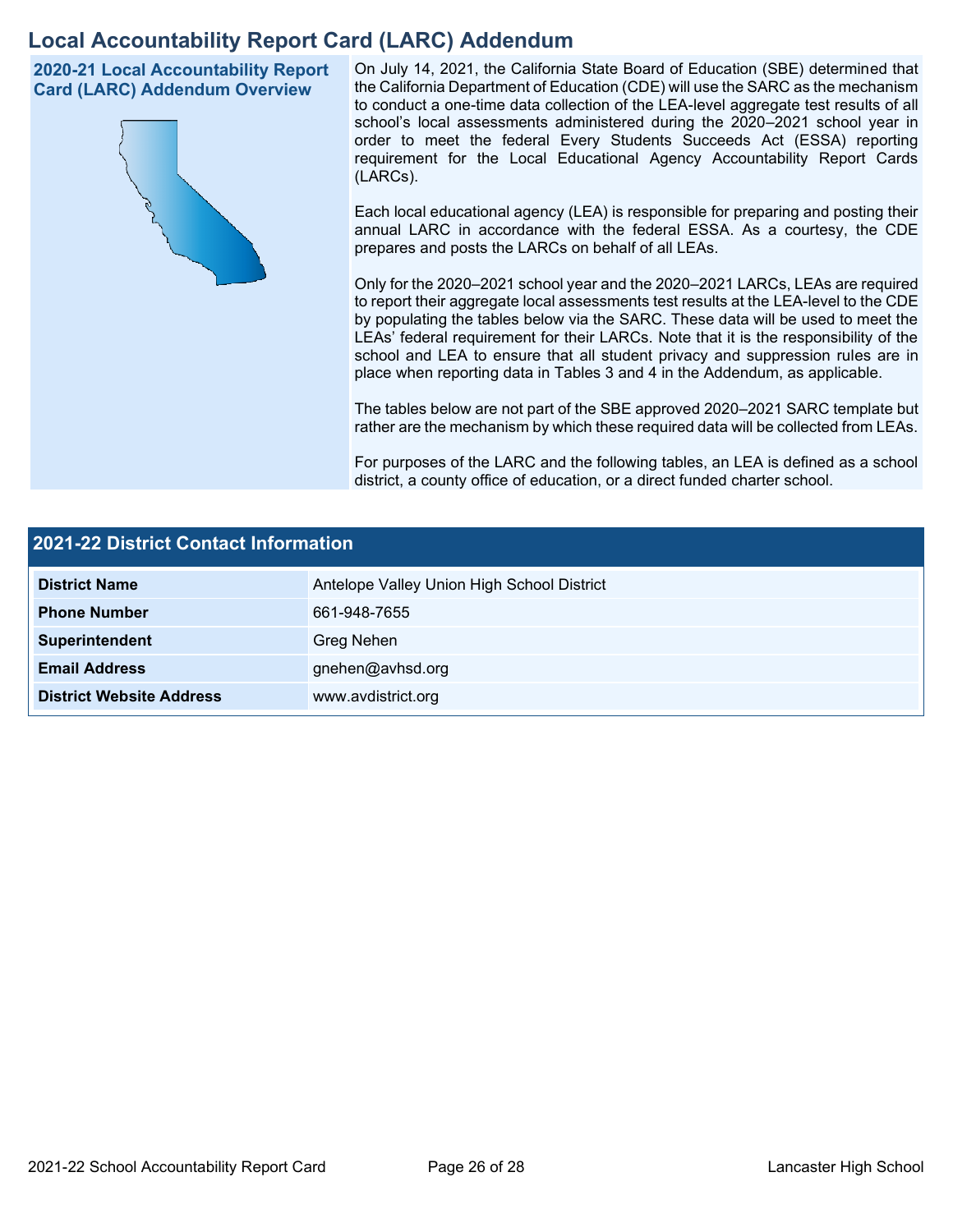### **2020-21 CAASPP Test Results in ELA by Student Group**

This table displays CAASPP test results in ELA by student group for students grades three through eight and grade eleven taking and completing a state-administered assessment. The CDE will populate this table for schools in cases where the school administered the CAASPP assessment. In cases where the school administered a local assessment instead of CAASPP, the CDE will populate this table with "NT" values, meaning this school did not test students using the CAASPP. See the local assessment(s) table for more information.

| <b>CAASPP</b><br><b>Student Groups</b>               | <b>CAASPP</b><br><b>Total</b><br><b>Enrollment</b> | <b>CAASPP</b><br><b>Number</b><br><b>Tested</b> | <b>CAASPP</b><br><b>Percent</b><br><b>Tested</b> | <b>CAASPP</b><br><b>Percent</b><br><b>Not Tested</b> | <b>CAASPP</b><br><b>Percent</b><br>Met or<br><b>Exceeded</b> |
|------------------------------------------------------|----------------------------------------------------|-------------------------------------------------|--------------------------------------------------|------------------------------------------------------|--------------------------------------------------------------|
| <b>All Students</b>                                  | 5010                                               | <b>NT</b>                                       | <b>NT</b>                                        | <b>NT</b>                                            | <b>NT</b>                                                    |
| <b>Female</b>                                        | 2507                                               | <b>NT</b>                                       | <b>NT</b>                                        | <b>NT</b>                                            | <b>NT</b>                                                    |
| <b>Male</b>                                          | 2503                                               | <b>NT</b>                                       | <b>NT</b>                                        | <b>NT</b>                                            | <b>NT</b>                                                    |
| American Indian or Alaska Native                     | 14                                                 | <b>NT</b>                                       | <b>NT</b>                                        | <b>NT</b>                                            | <b>NT</b>                                                    |
| <b>Asian</b>                                         | 71                                                 | <b>NT</b>                                       | <b>NT</b>                                        | <b>NT</b>                                            | <b>NT</b>                                                    |
| <b>Black or African American</b>                     | 805                                                | <b>NT</b>                                       | <b>NT</b>                                        | <b>NT</b>                                            | <b>NT</b>                                                    |
| <b>Filipino</b>                                      | 80                                                 | <b>NT</b>                                       | <b>NT</b>                                        | <b>NT</b>                                            | <b>NT</b>                                                    |
| <b>Hispanic or Latino</b>                            | 3235                                               | <b>NT</b>                                       | <b>NT</b>                                        | <b>NT</b>                                            | <b>NT</b>                                                    |
| Native Hawaiian or Pacific Islander                  | --                                                 | <b>NT</b>                                       | <b>NT</b>                                        | <b>NT</b>                                            | <b>NT</b>                                                    |
| <b>Two or More Races</b>                             | 265                                                | <b>NT</b>                                       | <b>NT</b>                                        | <b>NT</b>                                            | <b>NT</b>                                                    |
| <b>White</b>                                         | 536                                                | <b>NT</b>                                       | <b>NT</b>                                        | <b>NT</b>                                            | <b>NT</b>                                                    |
| <b>English Learners</b>                              | 398                                                | <b>NT</b>                                       | <b>NT</b>                                        | <b>NT</b>                                            | <b>NT</b>                                                    |
| <b>Foster Youth</b>                                  | 98                                                 | <b>NT</b>                                       | <b>NT</b>                                        | <b>NT</b>                                            | <b>NT</b>                                                    |
| <b>Homeless</b>                                      | 68                                                 | <b>NT</b>                                       | <b>NT</b>                                        | <b>NT</b>                                            | <b>NT</b>                                                    |
| <b>Military</b>                                      | 83                                                 | <b>NT</b>                                       | <b>NT</b>                                        | <b>NT</b>                                            | <b>NT</b>                                                    |
| <b>Socioeconomically Disadvantaged</b>               | 3630                                               | <b>NT</b>                                       | <b>NT</b>                                        | <b>NT</b>                                            | <b>NT</b>                                                    |
| <b>Students Receiving Migrant Education Services</b> | 28                                                 | <b>NT</b>                                       | <b>NT</b>                                        | <b>NT</b>                                            | <b>NT</b>                                                    |
| <b>Students with Disabilities</b>                    | 766                                                | <b>NT</b>                                       | <b>NT</b>                                        | <b>NT</b>                                            | <b>NT</b>                                                    |